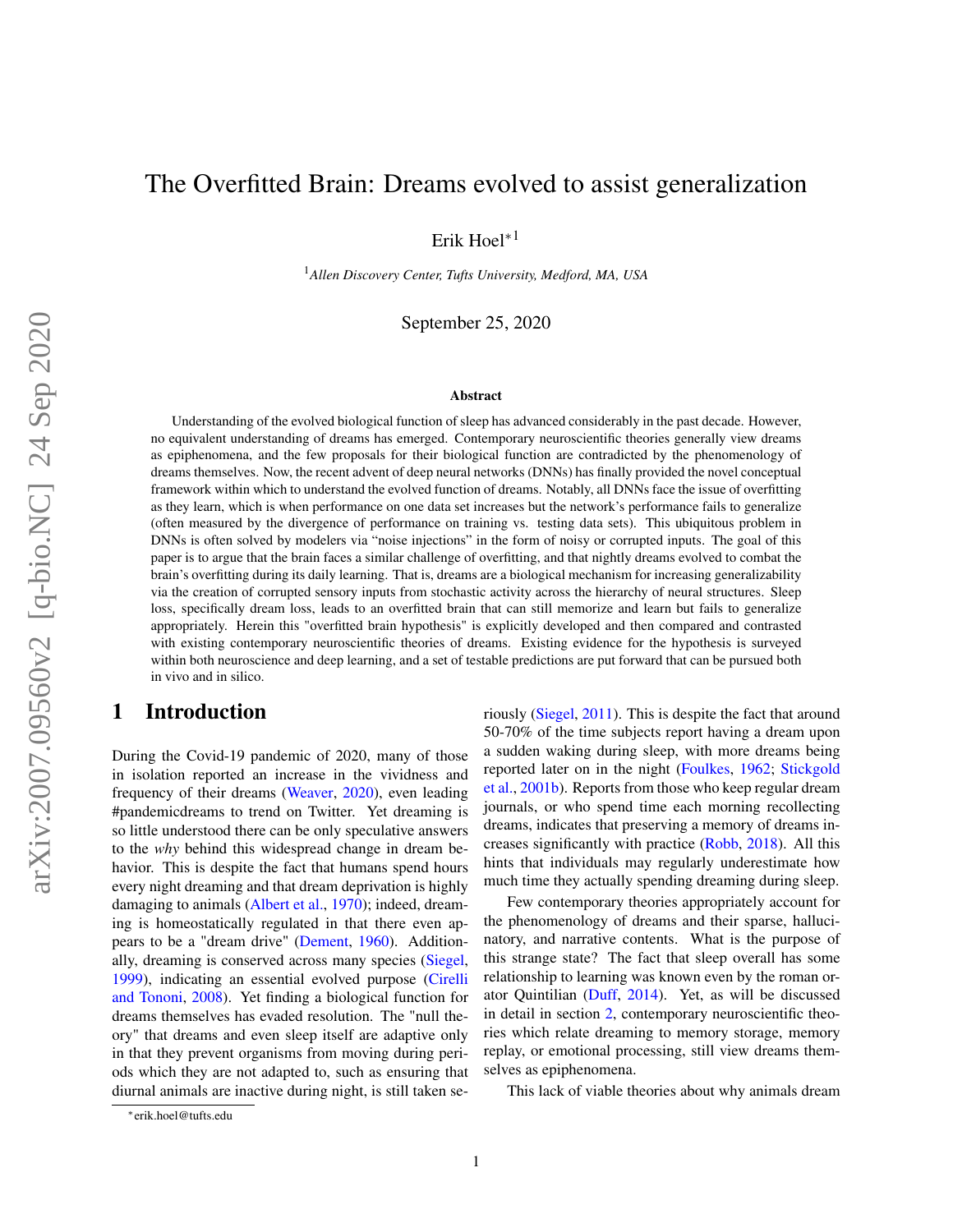stands in contrast with how much is known about sleep physiology and its stages [\(Lee and Dan,](#page-15-1) [2012\)](#page-15-1). As originally discovered by lesion studies and later supported by genetic knockout studies, the sleep state is brought about by a far-reaching set of subcortical neuromodulatory systems, with no one system being necessary, indicating redundancy in how the waking state is sustained [\(Jones,](#page-14-0) [2005\)](#page-14-0). In general this multifaceted arousal system is excitatory during wake in that it has the greatest firing, and becomes more quiescent to bring about sleep, although this is not true for all such systems, especially those that establish REM.

A classic signature of sleep are slow waves, which are waves of activity that traverse the cortex, which can be identified when the dominate frequency of EEG is less than 1 Hz. In this state, the cortex become bistable, oscillating between periods of intense firing and periods often referred to as "down states" wherein neurons are silent. In general it should be noted that there is a spectrum wherein sometimes a brain region is experiencing slow wave sleep and this is not synchronized with other regions [\(Nir et al.,](#page-15-2) [2011\)](#page-15-2). This is despite the fact that sleep itself is traditionally broken down into NREM sleep and REM sleep, with REM sleep being more associated with dreaming than NREM sleep. Yet there is evidence that dreaming occurs regularly throughout the night, across different sleep stages [\(Oudiette et al.,](#page-15-3) [2012\)](#page-15-3), although it is rarest in the "deepest" stage of NREM, stage 3, wherein surface EEG reflects low-frequency cortical slow-waves. Recent neuroimaging and sudden-waking experiments have demonstrated that all sleep stages can have dreams, which are the result of localized wake-like firing [\(Siclari et al.,](#page-16-3) [2017\)](#page-16-3). On average high-frequency EEG signals in posterior areas of the brain were most correlated with reports on waking. Despite the ubiquity of dreams, it is still the case that REM is most strongly associated with dreaming, over 80-90% of the time in some awakening studies, althought it should be noted again that sleep involves a spectrum wherein it is difficult to find any stage at any time of the night that does not contain any dreams at all [\(Cipolli et al.,](#page-12-3) [2017\)](#page-12-3). While early on in the night dreams can present themselves as more "thought-like" and simple, later on in the night, particularly during REM, dreams can become incredibly complex with a fully-developed narrative structure [\(Siclari and Tononi,](#page-16-4) [2016\)](#page-16-4).

As far as is currently known, dreaming of this latter sort is a brain-wide state where the brain is experiencing a single narrative or event, which is supported by the activation of the default-mode network during dreaming [\(Domhoff,](#page-12-4) [2011\)](#page-12-4). Consider, for instance, the evidence from sudden-waking experiments that higher frequency activity in the frontal lobe predicted emotional affect within the subject's dream [\(Sikka et al.,](#page-16-5) [2019\)](#page-16-5). Or consider the evidence that during lucid dreaming activity is similar to waking movements in the sensorimotor cortex [\(Dresler et al.,](#page-13-2) [2011\)](#page-13-2).

Despite the nuances and redundancies of the cortical systems in play, it still makes sense to view the change from dreamless sleep to dreaming as occurring via a brain-wide neuromodulatory system that regulates level of consciousness, such as by the increase in firing of acetylcholine-containing neurons during REM. Neuromodulatory systems also create the conditions of muscle atonia during dreaming, without which dreams can be acted out by the body during sleep, a dangerous parasomnia called REM sleep behavior disorder [\(Schenck and Ma](#page-16-6)[howald,](#page-16-6) [2002\)](#page-16-6).

What is the overall evolved purpose or function of sleep? The evidence of distinct physiological states brought about by neuromodulation suggests answering this requires identifying multiple functions, particularly for dreamless sleep vs. dreaming. Therefore, we should expect dreams to play an important part in the evolved role of sleep. Across the tree of life sleep as a whole is highly conserved; most mammals spend somewhere be-tween 4-20 hours sleeping [\(Joiner,](#page-14-1) [2016\)](#page-14-1). There is even evidence that *C. elegans* sleeps [\(Trojanowski and Raizen,](#page-17-1) [2016\)](#page-17-1). In the past two decades there has been significant progress when it comes to understanding the evolved function of sleep as a whole, although this has not been true for dreams themselves.

First, a novel discovery has led to a clear purpose for at least one aspect of sleep. This was the discovery of the brain's gymphatic system, showing that sleep involves the brain-wide flushing of metabolites with cerebral spinal fluid [\(Xie et al.,](#page-17-2) [2013\)](#page-17-2). This led to the theory that sleep, especially during slow wave activity, had the goal of waste clearance and this is at least partly behind sleep's restorative aspect. Glymphatic activity in the form of this flushing is low in waking but high during both sleep and while under certain types of anesthesia. In sleep and also under anesthesia the greatest amount of flushing occurs during slow wave sleep when low-frequency delta power dominates the EEG [\(Hablitz et al.,](#page-14-2) [2019\)](#page-14-2), indicating that it may be anti-correlated with dreaming, although this has not been explicitly established.

Another important theory of the purpose of sleep is the Synaptic Homeostasis Hypothesis (SHY) [\(Tononi and](#page-16-7) [Cirelli,](#page-16-7) [2003\)](#page-16-7). According to SHY, daily learning leads to net synaptic potentiation across the brain, which, if left unchecked, would lead to a saturation of synaptic weight and a cessation of learning [\(Tononi and Cirelli,](#page-17-3) [2006\)](#page-17-3). SHY hypothesizes that slow waves trigger a brain-wide down-scaling of synaptic weights. This indiscriminate down-scaling ensures that the relative weights of synapses are kept proportional while removing the risk of saturation. SHY has served as a model neuroscientific theory in that it has generated a number of new empirical findings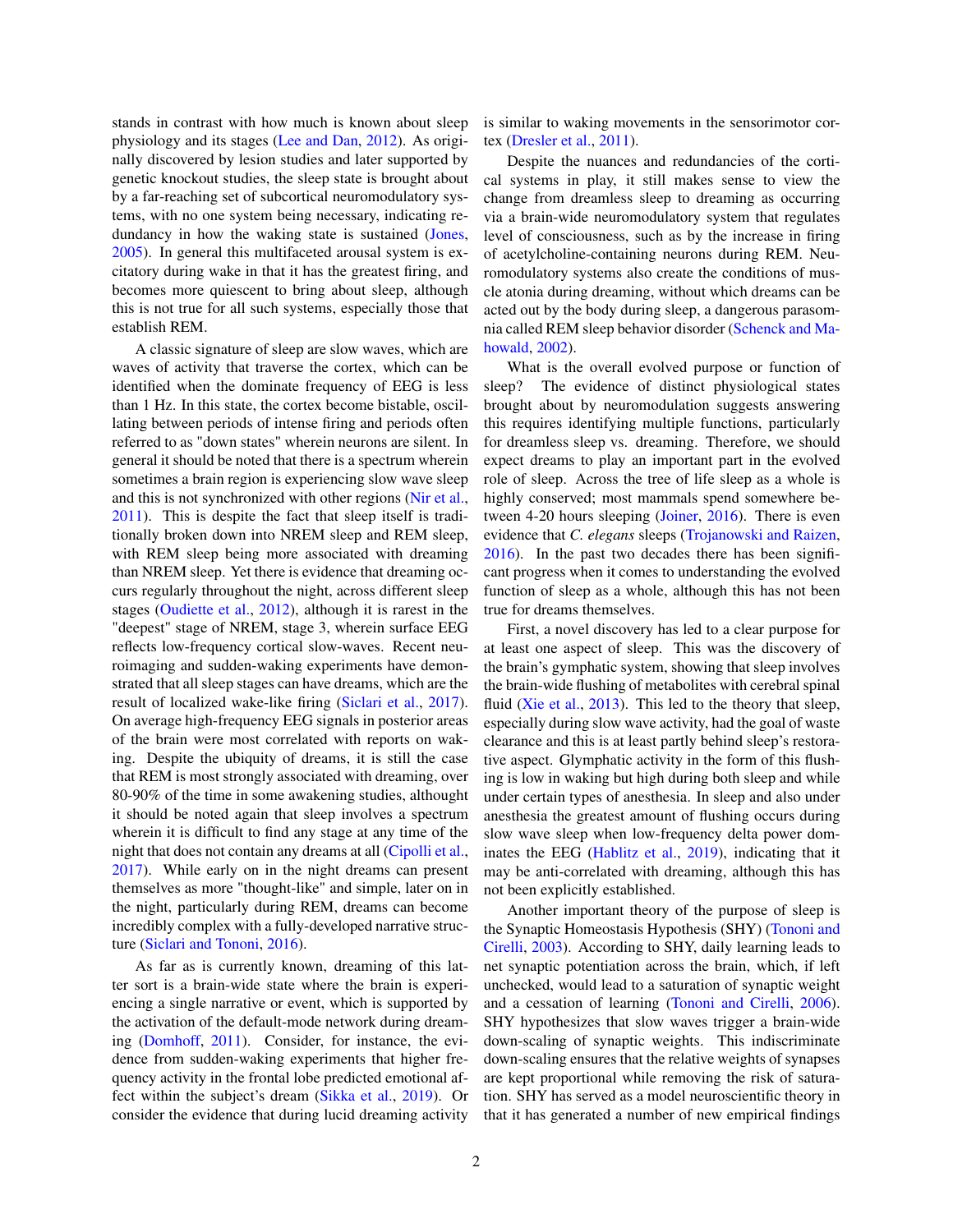[\(Bushey et al.,](#page-12-5) [2011\)](#page-12-5). At the same time, it has also triggered fecund debate and investigation [\(Frank,](#page-13-3) [2012\)](#page-13-3). Traditionally, SHY is more associated with slow wave sleep than with the high-frequencies that indicate dreaming. It also faces the problem that even a global down-scaling of synapses will not keep the pattern of synaptic weights the same, since neurons are nonlinear mechanisms. As an example, a net down-scaling of an artificial neural network with ReLU activation functions would not affect its function; in the case of sigmoid activation functions, it would significantly impact function, and in an unknown way.

The overall evidence indicates that sleep can be broken into two parts: during deep dreamless sleep metabolic clearance and cellular repair occurs, and some form of unknown contribution to improvements in performance and learning on tasks [\(Cao et al.,](#page-12-6) [2020\)](#page-12-6). Ultimately, this purpose of the dreaming phase or aspect of sleep lacks hypotheses as explicit and clear as those for slow wave sleep.

In order to offer forward a distinct theory of the purpose of dreams, this paper outlines the idea that the brains of animals are constantly in danger of *overfitting*, which is the lack of generalizability that occurs in a deep neural network when its learning is based too much on one particular data set, and that dreams help mitigate this ubiquitous issue. This is the *Overfitted Brian Hypothesis* (OBH). The goal of this paper is to formally fill-out the OBH by investigating the evidence that the brain fits to a data set composed of the statistically self-similar daily experiences of the organism, while nightly dreams improve the generality and robustness of an animal's representations, cognition, and perceptual systems, by generating data far outside the organism's daily "training set" in a warped or corrupted way [\(Hoel,](#page-14-3) [2019\)](#page-14-3). This idea is supported by the idea that stochasticity (such as corrupted or sparse inputs) is critical in machine learning [\(Sabuncu,](#page-16-8) [2020\)](#page-16-8). As will be discussed, the OBH fits with known biological understanding and data, matches better with dream phenomenology than other theories, draws various antecedents and similar approaches under one specific roof, and additionally has roots in common practices in deep learning. It makes unique predictions that can be tested both via computational modeling and also in vivo.

### <span id="page-2-0"></span>2 Contemporary theories of dreams

A hypothesis for the evolved purpose of sleep must outline a clear and distinct function from other aspects of sleep. It must also explain how dreams present themselves, that is, the phenomenology of dream experience. Specifically, it must explain why dream phenomenology is different than wake phenomenology. Consider three phenomenological properties unique to dreams. First, the *sparseness* of dreams in that they are generally less vivid than waking life and contain less sensory and conceptual information, i.e., less detail. Second, the *hallucinatory* quality of dreams in that they are generally unusual in some way, i.e., not the simple repetition of daily events or specific memories. This includes the fact that in dreams events and concepts often exist outside of normally strict categories (a person becomes another person, a house a spaceship, etc). Third, the *narrative* property of dreams, in that dreams in adult humans are generally sequences of events ordered such that they form a narrative, albeit a fabulist one. As we will see it is not in spite of these properties that dreams serve their evolved purpose, but because of them.

This section explores existent theories of dreams, the supporting evidence (or lack thereof) and how they fail to integrate well with, or explain, dream phenomenology.

#### 2.1 Dreams are for emotional regulation

The idea that dreams are important for emotional health is a descendant of Freudian theories of psycholanalysis [\(Freud and Cronin,](#page-13-4) [2013\)](#page-13-4). While Freud's theories of dreams as expressions of taboo frustration are discredited, there is still a historical association between dreams as expressions of, or important for, emotional processing.

The specific proposals for how dreams impact emotional regulation involve hypotheses like that dreams are somehow for fear extinction [\(Levin and Nielsen,](#page-15-4) [2009\)](#page-15-4). Such hypotheses reason that dreams might act somewhat like cognitive behavioral therapy treatment for phobias, wherein they provide a safe space for "rehearsals" toward fearful things in order to make them less frightful [\(Scarpelli et al.,](#page-16-9) [2019\)](#page-16-9). Yet there is no evidence that the fears of nightmares are the kind of irrational fears faced by those with phobias, nor that fears toward nightmarish events in general should be attenuated, as fear is evolutionarily quite useful.

Another kind of theory is that dreams act as a kind of "emotional thermostat" in order to regulate emotions [\(Cartwright,](#page-12-7) [2005\)](#page-12-7). From dream journals there is some evidence that more emotional dreams predict better recovery from disorders like depression [\(Cartwright et al.,](#page-12-8) [2006\)](#page-12-8), although sample size for this sort of research is prohibitively small throughout oneirology. From neuroimaging there is evidence that emotional processing centers like the amygdala show greater activity during REM even than during wake [\(Hobson et al.,](#page-14-4) [1998\)](#page-14-4), although the role of the amygdala ranges widely from emotions to rewards to motivations [\(Janak and Tye,](#page-14-5) [2015\)](#page-14-5). There is some evidence that changes in REM sleep indicate mood disorders [\(Kupfer,](#page-14-6) [1976\)](#page-14-6). However, this isn't unique to only REM sleep, as NREM sleep is also changed or reduced in mood disorders [\(Gillin et al.,](#page-13-5) [1979\)](#page-13-5), and many cognitive disorders show sleep problems in gen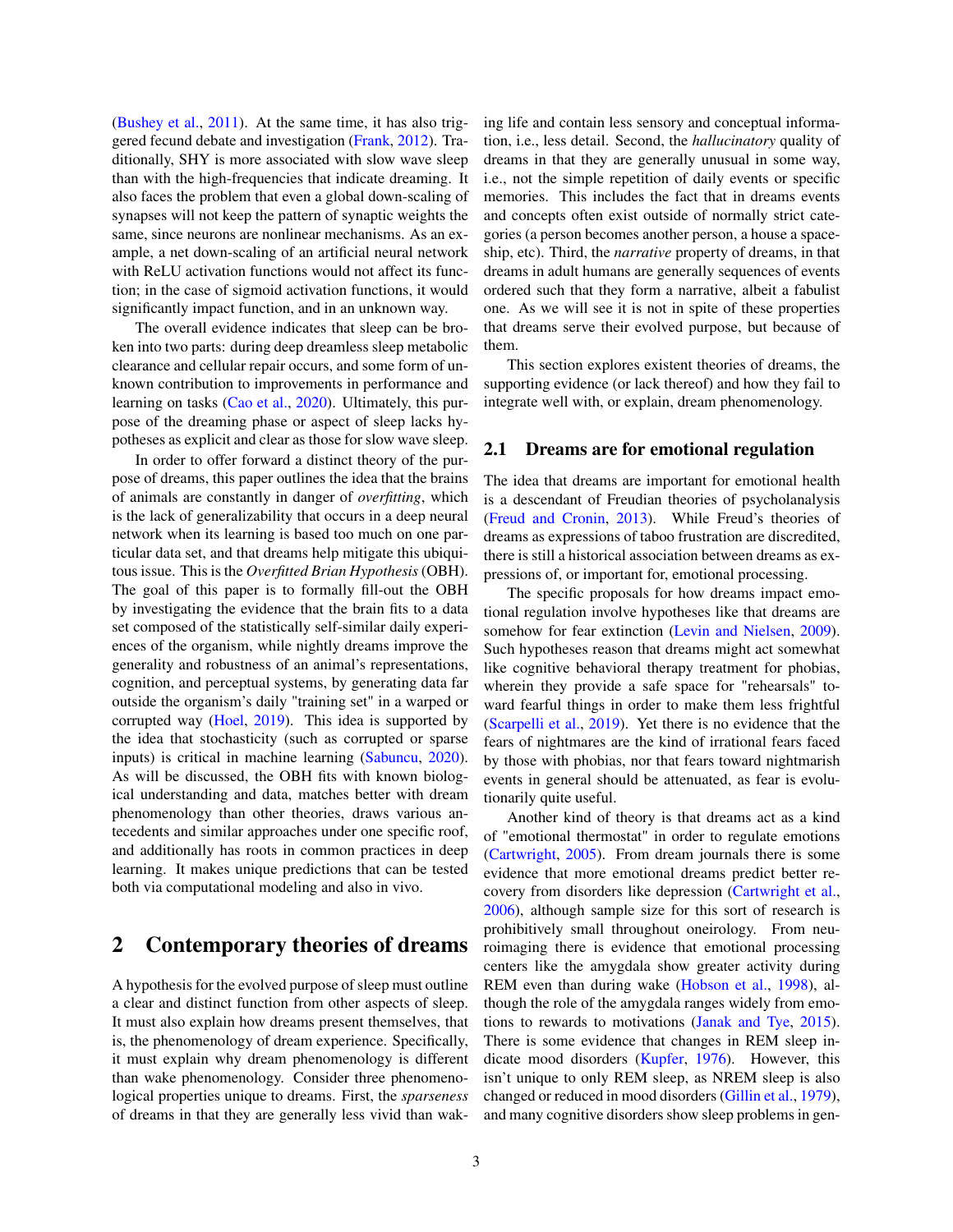eral [\(Peterson and Benca,](#page-15-5) [2006\)](#page-15-5). Sleep deprivation does appear to lead to emotional issues such as a lack of emotional inhibition and also irritability [\(Gruber and Cassoff,](#page-13-6) [2014\)](#page-13-6). But such failures of appropriate function holds true across many cognitive processes following sleep deprivation, including executive function, which would affect emotional regulation [\(Killgore,](#page-14-7) [2010\)](#page-14-7).

Overall, the hypothesis that dreams are for resolving emotional conflicts specifically does not have overwhelming empirical evidence. It is also not supported by the phenomenology of dreams, which, at least in general, are not emphatically emotional. Indeed, emotionally neutral dreams are common. Overall there appears to be a slight bias to dreams to have negative affect [\(Mer](#page-15-6)[ritt et al.,](#page-15-6) [1994\)](#page-15-6), although this may simply be that dreams which have high emotional valence are memorable (and it is worth noting that in studying dream reports joy/elation was the next most common to anxiety/fear). Given the evidence it seems likely that whatever the evolved purpose of dreams is, its function can affect emotions, but there is no strong evidence that dreaming has evolved specifically for emotional regulation.

#### 2.2 Dreams are for memory consolidation

Perhaps the leading contemporary theory is that dreams somehow involve memory consolidation and storage, often via a proposed form of memory replay [\(Wamsley,](#page-17-4) [2014\)](#page-17-4). The dominant metaphor for this theory of consolidation is that of the computer: memories need to be "stored" somewhere in the brain, like storing a computer file on a hard drive, and therefore there must be a storage process. This viewpoint is held by much of traditional cognitive neuroscience, wherein the goal of the brain is to "store" memories as veridically as possible [\(Marcus,](#page-15-7) [2009\)](#page-15-7). The theory of memory consolidation is that this storage process occurs during dreams, or alternatively that dreams, by accessing previously stored memories, strengthen them, or that somehow dreams are a byproduct of integrating new memories with older ones.

There is a significant line of research that draws from this theory, including many neuroimaging studies, and a full review of the literature would be beyond the scope of this paper [\(Vorster and Born,](#page-17-5) [2015\)](#page-17-5). However, there is also debate. Specifically the consolidation hypothesis is both very broad and rarely meant to specify just dreams rather than sleep in general [\(Siegel,](#page-16-10) [2001\)](#page-16-10). For example, there is evidence that learning a new task leads to a greater activation during both REM [\(Maquet et al.,](#page-15-8) [2005\)](#page-15-8) and slow wave sleep [\(Peigneux et al.,](#page-15-9) [2004\)](#page-15-9) in the taskrelevant cortical areas. This is true even when comparing a wake/sleep condition versus a control condition without sleep but over the same time, which has found that BOLD activity increased in associated brain regions with the task [\(Debas et al.,](#page-12-9) [2010\)](#page-12-9). But these sorts of neuroimaging studies are not very specific, since increased activation in relevant areas does not actually mean storage, nor replay, nor integration with existing memories. Indeed, they could be interpreted just as easily for evidence of the OBH (see Section [3.1\)](#page-7-0).

A significant line of direct evidence for the consolidation theory comes in the form of "replay" of memories during sleep, a specific hypothesis with a clear thesis and standards of evidence. Replay was originally discovered in the hippocampus of rats [\(Wilson and McNaughton,](#page-17-6) [1994;](#page-17-6) [Skaggs and McNaughton,](#page-16-11) [1996\)](#page-16-11), although the original analysis was again for slow wave sleep, not dreaming specifically. Indeed, the same statistically-increase in correlated neurons that counts as "replay" occurs during quiet wakefulness, indicating it has nothing specific to do with dreams [\(Kudrimoti et al.,](#page-14-8) [1999\)](#page-14-8). In general, if two neurons potentiate at the same time and from the same cause, they are more likely to be correlated in the sense of increased firing in the future, regardless of whether they are replaying anything specific, a view supported by the finding that "replay" events are much faster in terms of their firing [\(Euston et al.,](#page-13-7) [2007\)](#page-13-7).

There are a number of significant issues with the specific hypotheses that dreams are replaying memories [\(Wamsley,](#page-17-4) [2014\)](#page-17-4). First, there is a lacking strong theoretical argument as to why offline replay of episodic memories would assist memorization, rather than introducing errors, since ground truth is absent offline. Indeed, neuroscience has shown that re-accessing memories generally changes them, rather than enforces them [\(Duvarci and](#page-13-8) [Nader,](#page-13-8) [2004\)](#page-13-8).

Additionally, replay is unlikely to be the purpose of dreams, since, as previously discussed, based on the most detailed studies on dream reports after awakenings, dreams are normally unconnected with the day's events [\(Nielsen and Stenstrom,](#page-15-10) [2005\)](#page-15-10). Except in cases of PTSD, dreams don't repeat specific memories, and those that do are considered pathological; for instance, closely after Hurricane Andrew, the only hurricane-related dreams, even from a sample of the population from the hardest hit area, were from those already diagnosed with PTSD [\(David and Mellman,](#page-12-10) [1997\)](#page-12-10). Overall, it appears that less than 1-2% of dreams reports have anything to do with episodic memories [\(Stickgold et al.,](#page-16-12) [2001a\)](#page-16-12). And this is only when similarity is taken loosely (e.g., involving the same people despite having totally different events occur, or a task but much more hallucinatory or unrealistic). Indeed, there is significant evidence that episodic memory and dreams are dissociated [\(Fosse et al.,](#page-13-9) [2003\)](#page-13-9). While there is behavioral evidence that repetitive daily tasks, like having subjects play Tetris for significant periods of time, can lead to Tetris-inspired dreams, such inculcated images or sequences do not represent replay in that they are not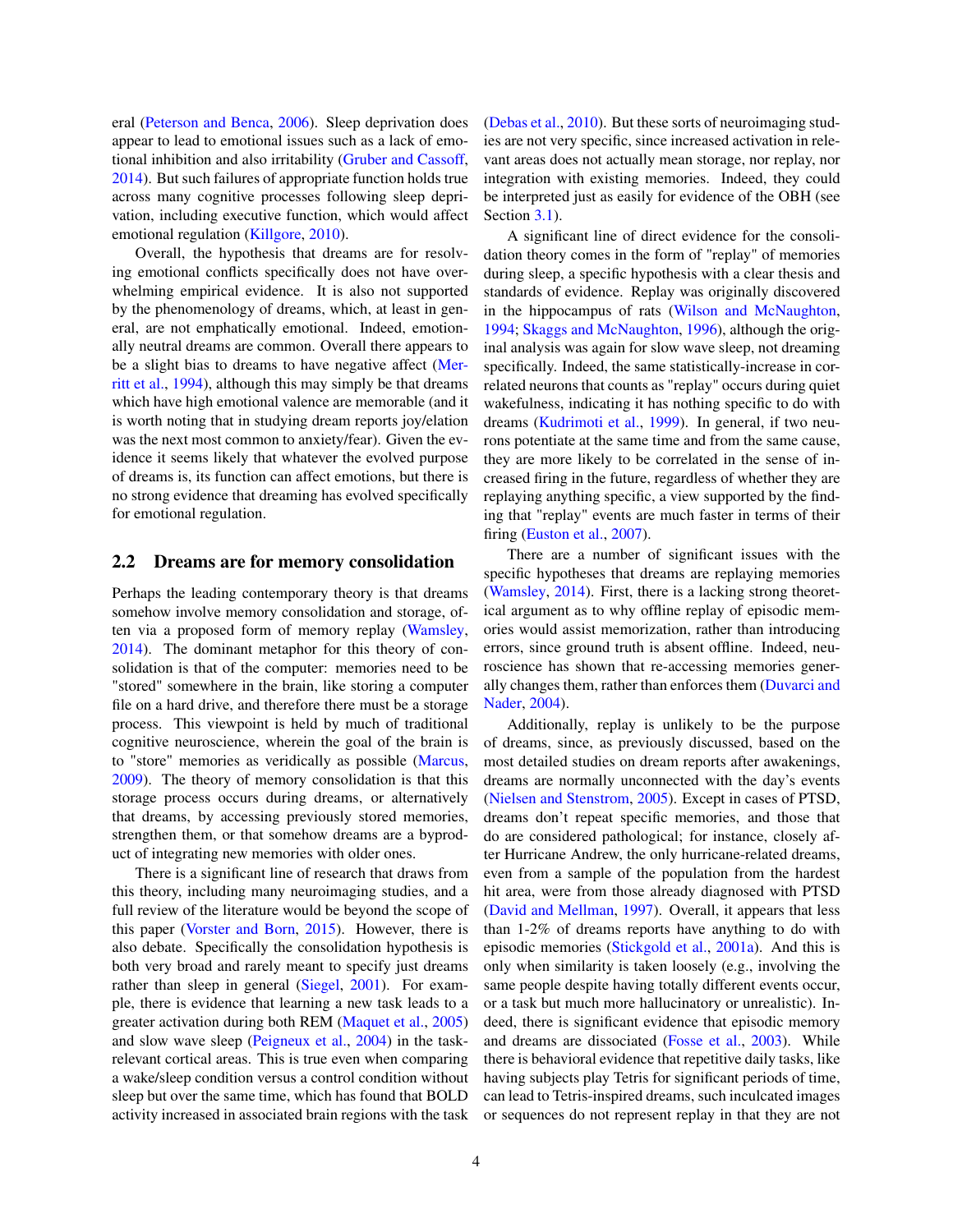veridical repeats of previous games, being more hallucinatory and sparse. Moreover, dreams triggered by such repetitive games appear even in patients completely lacking all memory, those with clinically diagnosed amnesia [\(Stickgold et al.,](#page-16-13) [2000\)](#page-16-13). It can take several days for repetitive tasks to show up in dreams, a form of "dream lag," and almost always these tasks appear in partial forms that are, again, only loosely similar [\(Blagrove et al.,](#page-12-11) [2011\)](#page-12-11). Overall, the behavioral evidence suggests that dreams are not replays of memories or waking events.

Additionally, well-controlled neuroimaging experiments show little evidence for exact sequence replication and strong evidence for mostly never-before-seen firing patterns [\(Gupta et al.,](#page-14-9) [2010\)](#page-14-9). Therefore, there is a line of evidence from Tetris-studies to sudden wake-ups to dream-lag effects showing that partial or loosely-similar dreams can be triggered most reliably by recently-learned tasks, and yet such inculcated dreams generally take the form of never-before-seen experiences or sequences with the traditional dream-like properties of sparseness and hallucination, matching no specific memory but rather a seeming exploration of the state-space of the task itself.

It is worth noting that in most cases the sparse, hallucinatory, and narrative properties of dreams are unaccounted for by the consolidation hypothesis. Most dreams do not involve specific memories at all, making the integration of new memories a questionable purpose for dreaming. Indeed, it is openly admitted that the consolidation hypothesis still views dreams themselves as epiphenomena [\(Wamsley,](#page-17-4) [2014\)](#page-17-4). As we will see, much of the supporting results for the integration, replay, or storage of memories actually fits better with the OBH (Section [3.1\)](#page-7-0).

#### 2.3 Dreams are for selective forgetting

Notably, Francis Crick and his co-author proposed an alternative purpose for dreams in 1983, which they called "reverse learning" [\(Crick and Mitchison,](#page-12-12) [1983,](#page-12-12) [1995\)](#page-12-13). In this hypothesis the point of dreaming is somehow to remove "undesirable" connections and help the brain "unlearn." Yet this hypothesis has been largely ignored in contemporary dreaming research. Instead, the alternative hypothesis, that dreams involve replay or consolidation of memory, became favored by the community [\(Vertes,](#page-17-7) [2004\)](#page-17-7) due to the excitement around early replay results [\(Wilson and McNaughton,](#page-17-6) [1994\)](#page-17-6). Contemporary neuroscientific research often views there as being both a consolidation phase as well as a forgetting phase for memories, although this is again predominately associated with slow wave sleep, rather than dreaming specifically [\(Feld](#page-13-10) [and Born,](#page-13-10) [2017\)](#page-13-10).

Recently there has been computational work in spiking neural networks showing that in a specific model "reverse learning" can indeed prove helpful. Specifically, authors showed that an anti-learning rule during a "sleep phase" of the network, in the form of anti-Hebbian learning, could break up attractor states that were detrimental to learning [\(Thiele et al.,](#page-16-14) [2017\)](#page-16-14). It's worth noting that breaking up detrimental attractor states could be thought of as a form of the OBH; however, in general any sort of "reverse learning" is actually unnecessary from the persepective of the OBH. This is because "reverse learning" approaches differ significantly by focusing on how specific memories are destroyed (via anti-learning mechanisms like a hypothetical "reverse STDP") rather than how corrupted inputs or top-down noise can improve generalization like in the OBH.

### 2.4 Dreams are preparations for real-world problems

The close correlation between creativity and dreams, as well as the similarity of dreams to simulations or virtual realities, has lead to hypotheses that dreaming can be used to solve relevant real-world problems for the animal. Perhaps the most direct statement of this is the idea that dreams act as rehearsals for stereotypical behaviors for animals in a form of "genetic programming" [\(Jou](#page-14-10)[vet,](#page-14-10) [1998\)](#page-14-10). In more contemporary studies this has been referred to as the hypothesis that dreams act as protoconscious states to prepare for activities during waking behavior [\(Hobson,](#page-14-11) [2009\)](#page-14-11).

Similar examples of this hypothesis include an interpretation based off of robots that used simulations to figure out self-models [\(Bongard et al.,](#page-12-14) [2006\)](#page-12-14) or that an animal might "dream up strategies for success" at night, like for how to best climb obstacles, like rocks, that it faced during the day [\(Adami,](#page-12-15) [2006\)](#page-12-15). Evidence for this sort of hypothesis is that there is a form of neural "pre-play" wherein the sequences of activity predict future behavior of the animal [\(Dragoi and Tonegawa,](#page-13-11) [2011\)](#page-13-11). However, in a similar manner to the replay results, it is likely that most of the time pre-play is not the actual specific future sequences of activity, and that most sequences are never instantiated during wake.

Perhaps the most general of these hypotheses of dreams as simulations for solving real-world problems is the idea that dreams are actually for refining the ability to create simulations. This "InSim" hypothesis, which specifically is a hypothesis about the dreams of young children, posits that dreams are chances to create simulations and then test their predictions against the real world upon waking [\(Thill and Svensson,](#page-16-15) [2011;](#page-16-15) [Svensson and](#page-16-16) [Thill,](#page-16-16) [2012\)](#page-16-16). However, this only applies to young children (with the assumption that the few studies are correct that children's dreams are more "boring" than adults), since, as the authors themselves point out, adult dreams would be consistently invalidated by daily events. Indeed,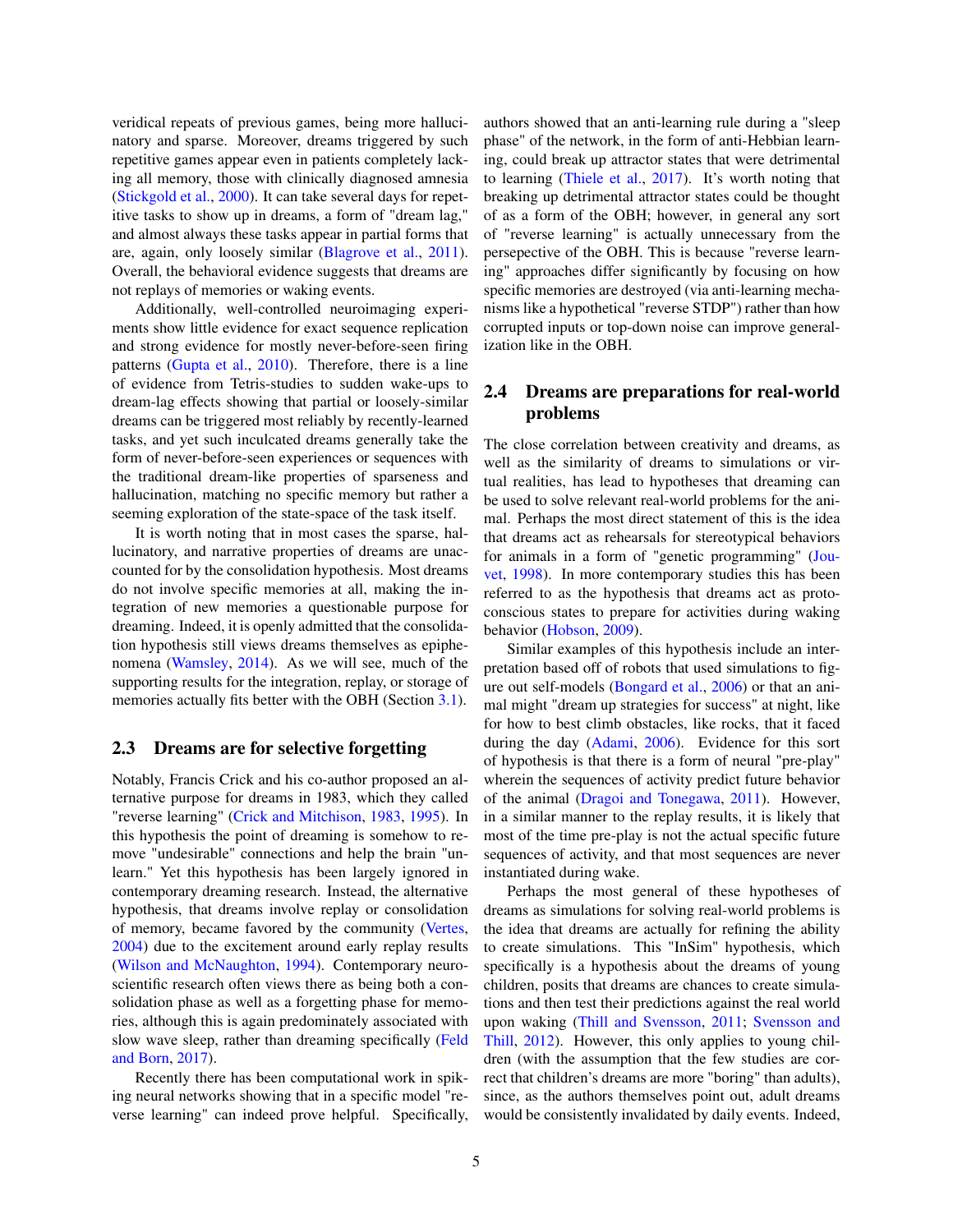the phenomenology of dreams as sparse and hallucinatory and fabulist make it unlikely that strategies or abilities or preparations that originate in dreams work at all in the real world.

However, these types of theories are likely right to view dreams as simulations. Yet according to the OBH the purpose of these simulations is not to refine a particular ability or strategy or plan of action, which is what simulations normally are for. Instead the purpose is to provide "out-of-distribution" simulations specifically to prevent overfitting and improve generalization, wherein overfitting is essentially an unavoidable issue brought about by daily learning and therefore a constant threat to the brain's performance on various tasks.

#### <span id="page-5-0"></span>2.5 Dreams benefit predictive processing

Predictive processing is the view that the brain continuously tries to predict its own future states in relation to extrinsic sensory input [\(Clark,](#page-12-16) [2013;](#page-12-16) [Hohwy,](#page-14-12) [2013\)](#page-14-12). In a predictive processing framework, predictions traverse in a top-down fashion, while sensory input occurs in a bottomup fashion. Predictions are then compared with inputs, with the goal of minimizing prediction errors, which corresponds to improving the brain's predictions about its own future states. Prediction error can be minimized by changes in action and behavior, a process called "active inference" [\(Friston et al.,](#page-13-12) [2011\)](#page-13-12).

Predictive processing has become a popular lens through which to view cognitive science [\(Keller and](#page-14-13) [Mrsic-Flogel,](#page-14-13) [2018\)](#page-14-13). At the same time, it is controversial in that it is unclear that the cortex actually functions primarily to generate predictions about its own future state [\(Litwin and Miłkowski,](#page-15-11) [2020\)](#page-15-11), and there are more fundamental criticisms about whether minimizing prediction error via actions (the "dark room" problem) is actually a theoretically coherent goal for a universal principle [\(Sun](#page-16-17) [and Firestone,](#page-16-17) [2020\)](#page-16-17).

Multiple views of dreams in the light of predictive processing has been put forward [\(Bucci and Grasso,](#page-12-17) [2017\)](#page-12-17) arguing for specific neurophysiological correlates and mechanisms. In general, in such theories the phenomenology of dreams is accounted for by the breakdown of the perception-action loop during dreaming: essentially the brain's activity is dominated by its "priors" rather than bottom-up input. Some predictive processing proponents have put forward views that the role of dreams is not actually to test inferences about actions, but to improve a hypothesized generative model (in this context a model used by brain to make predictions), specifically by reducing this generative model's complexity by pruning redundant synapses [\(Hobson and Friston,](#page-14-14) [2012\)](#page-14-14). According to this hypothesis, the proposed evolved purpose of REM sleep is to minimize the free energy of the brain. Free energy is essentially the complexity of the brain's model minus the accuracy of the brain's predictions about its own states, and therefore reducing model complexity is important for minimizing free energy. Specifically, the hypothesis put forward in [\(Hobson and Friston,](#page-14-14) [2012\)](#page-14-14) is that synaptic pruning (of the kind proposed in SHY during slow wave sleep [\(Tononi and Cirelli,](#page-17-3) [2006\)](#page-17-3)) can help minimize model complexity (and therefore help minimize the free energy) since overall parameters of a model are reduced when synapses are pruned. However, SHY actually specifies that there is a net reduction of synaptic weight specifically so that waking activity is generally unaffected by this change, and additionally it is also specifically associated with NREM and slow wave sleep rather than REM and dreaming.

In [\(Hobson et al.,](#page-14-15) [2014\)](#page-14-15) a further related hypothesis without reference to the synaptic pruning of SHY was introduced based on the idea that, according to the free energy principle, the brain is continuously trying to better predict its own future states. Therefore when the brain lacks bottom-up sensory input (i.e., during dreaming) the brain is still compelled to minimize free energy, meaning that the model complexity must implicitly be reduced since any prediction errors can stem only from internal consistency of the model rather than inconsistencies with the outside world. According to this view ". . . we propose that REM sleep is an occasion for reiterating and optimizing a generative model of the embodied self with reference to waking experience." [\(Hobson et al.,](#page-14-15) [2014\)](#page-14-15). However, in general predictive processing and particularly active inference approaches to dreaming face a problem: in the vast majority of dreams agency is actually minimized, not maximized (a view supported by the decreased contribution of prefrontal areas during dreaming [\(Braun](#page-12-18) [et al.,](#page-12-18) [1997;](#page-12-18) [Nofzinger et al.,](#page-15-12) [1997\)](#page-15-12)). That is, dreams are not "causal playgrounds" wherein the outcomes of actions are continuously tested against the perceptions they generate. This may be the case of lucid dreaming, but lucid dreaming accounts for a small minority of dreams [\(Schredl and Erlacher,](#page-16-18) [2004\)](#page-16-18).

Outside of relying on the assumption that the goal of the brain is always to minimize free energy and that actions are consequential in dreams in the same way they are in wake, another particular concern about the hypothesis is that dreams, given their phenomenology as fabulist and hallucinatory, do not seem very good candidates for minimizing the surprise of predictions created by a gestalt generative model (let alone a model of the "embodied self"). For instance, if dreams were about creating optimal prior beliefs or improving a model's self-consistency by minimizing input-less prediction errors (as in [\(Hobson et al.,](#page-14-15) [2014\)](#page-14-15)), the consequence would be that dreams should become less surprising throughout development as inputless prediction error is minimized. This process should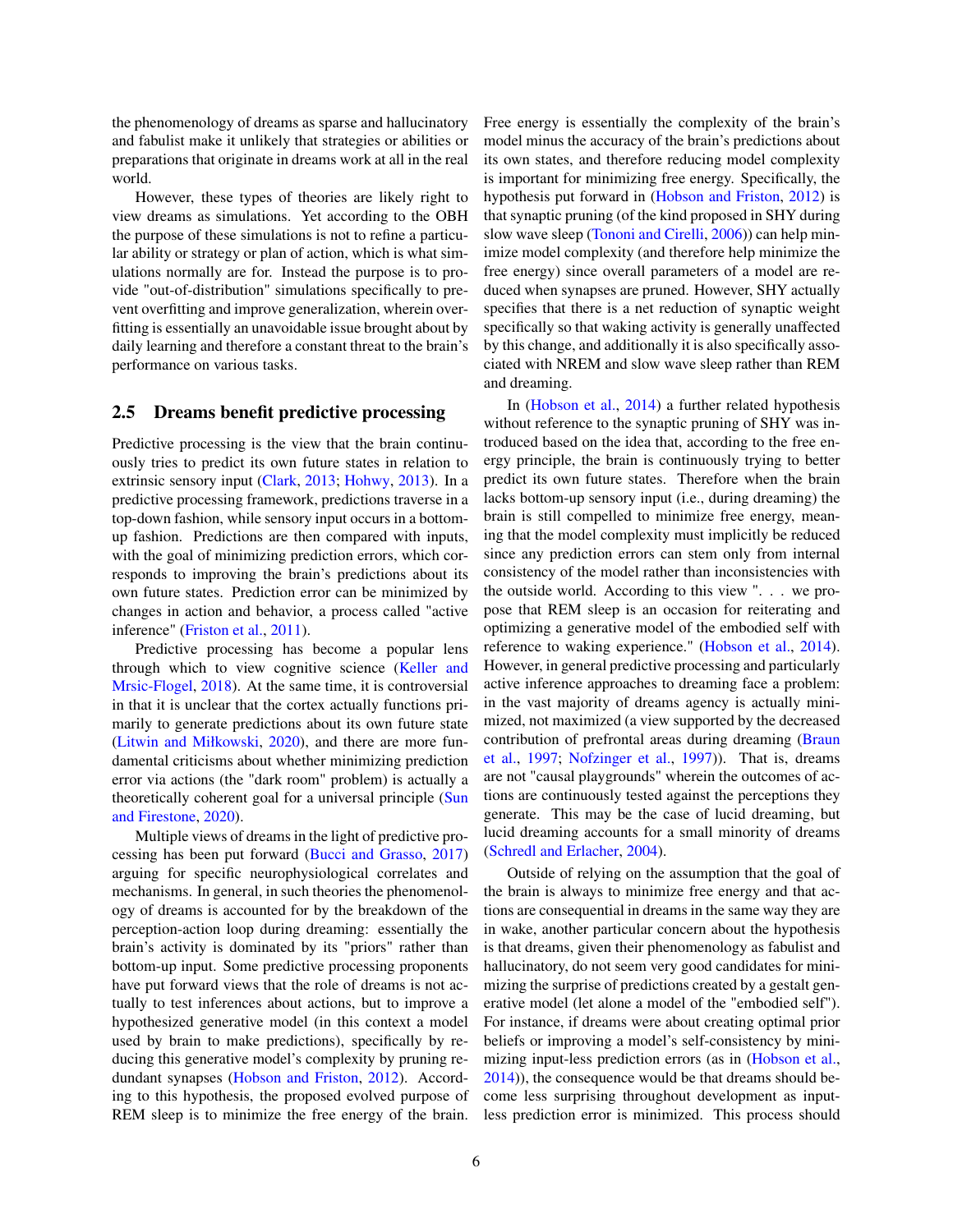lead to the generative model becoming more internally consistent, more parsimonious, tame, and therefore more like the waking world, both over development and over a given night's sleep. Yet this is precisely the opposite of what empirical data show, wherein dreams of children are self-reported as static and uninteresting and become more interesting and surprising across development [\(Foulkes,](#page-13-13) [2009\)](#page-13-13). Indeed, there is no evidence that dreams become optimized for a lack of surprise or for internal consistency over time. While the world may become more predictable over a lifetime, dreams do not.

However, abstracting away from the specifics of these hypotheses, it should be stressed that the background advantage posited by this free energy approach to dreaming is its effect on model complexity, which is is similar in to the focus of the OBH, since reductions in model complexity in machine learning are generally associated with a reduction in overfitting. Within the free energy principle approach to dreaming this is accomplished by the minimization of errors in a generative model's predictions of itself without inputs, rather than via how corrupted or stochastic inputs assist generalization as in the OBH. This provides strong evidence that the concerns of the OBH can be motivated by diverse takes on brain function. Indeed, the OBH could be thought of as a generalization of the issue model complexity plays in predictive processing to all of learning and performance instead of a just for a particular self-model, and without relying on an assumed drive to minimization prediction errors as the mechanism of action to improve generalization, and the OBH does not share the consequences of this drive like unsurprising dreams. However, the OBH can be motivated entirely independently by common practices in deep learning, their resemblance to dream phenomenology, and the similar challenges the brain faces during its daily learning to those of training a neural network.

### 3 The overfitted brain hypothesis

As technology advances science often appropriates new technologies for metaphors that help understand complex systems [\(Lunteren,](#page-15-13) [2016\)](#page-15-13). This has been particularly true of neuroscience [\(Daugman,](#page-12-19) [2001\)](#page-12-19). In the past decade it has become apparent that there are many lessons for neuroscience to be taken from brain-inspired deep neural nets (DNNs), which offer a different framework for thinking about learning than standard computer architectures. DNNs are far and away the only successful analog to human intelligence on complex tasks, and they tend to develop brain-like connectivity and representational properties, like grid-cells, shape-tuning, and visual illusions [\(Richards et al.,](#page-15-14) [2019\)](#page-15-14). One of the most significant differences between DNNs and the brain is that updating of synaptic weights in accordance with the backpropagation of errors has traditionally been looked on as biologically unrealistic. Yet new research reveals that the brain may implement core features of backpropagation, with several viable candidates such as node perturbations or neural gradient representation by activity differences [\(Lillicrap](#page-15-15) [et al.,](#page-15-15) [2020\)](#page-15-15).

Therefore there is good reason for neuroscience to look to deep learning for inspiration, since both are systems that perform complex tasks via the updating of weights within an astronomically large parameter space. It is clear that the challenges the brain and DNNs face during learning and performance on complex tasks overlap significantly. Notably, one of the most ubiquitous challenges DNNs face is a trade-off between generalization and memorization, wherein as they learn to fit one particular data set, they can become less generalizable to others. This *overfitting* is identifiable when performance on the training set begins to differentiate from performance on the testing set. An omnipresent problem within the deep learning community, solutions to overfitting in DNNs most often comes in the form of a noise injection, such as making input data sets corrupted and therefore less self-similar [\(Maaten et al.,](#page-15-16) [2013\)](#page-15-16). Perhaps the most common explicit technique to prevent overfitting is dropout, which is mathematically the injection of noise and the corruption of input during learning [\(Srivastava et al.,](#page-16-19) [2014\)](#page-16-19). Notably the more self-similar or biased your sampling of training data is, the more overfitting will be an issue.

The brain faces these challenges as it learns, since what an organism experiences every day can be highly self-similar and biased in its sampling of the environment. The OBH states that dreams offer a biologically-realistic "noise injection." Specifically, there is good evidence that dreams are based on the stochastic percolation of signals through the hierarchical structure of the cortex, activating the default-mode network [\(Domhoff and Fox,](#page-12-20) [2015\)](#page-12-20). Note that there is growing evidence that most of these signals originate in a top-down manner [\(Nir and Tononi,](#page-15-17) [2010\)](#page-15-17), meaning that the "corrupted inputs" will bear statistical similarities to the models and representations of the brain. In other words, they are derived from a stochastic exploration of the hierarchical structure of the brain. This leads to the kind structured hallucinations that are common during dreams.

The hallucinogenic, category-breaking, and fabulist quality of dreams means they are extremely different from the "training set" of the animal, i.e., their daily experiences. The diurnal cycle of fitting to tasks during the day, and avoiding overfitting at night via a semi-random walk of experiences, may be viewed as a kind of "simulated annealing" [\(Kirkpatrick et al.,](#page-14-16) [1983\)](#page-14-16) in the brain. That is, it is the very strangeness of dreams in their divergence from waking experience that gives them their biological func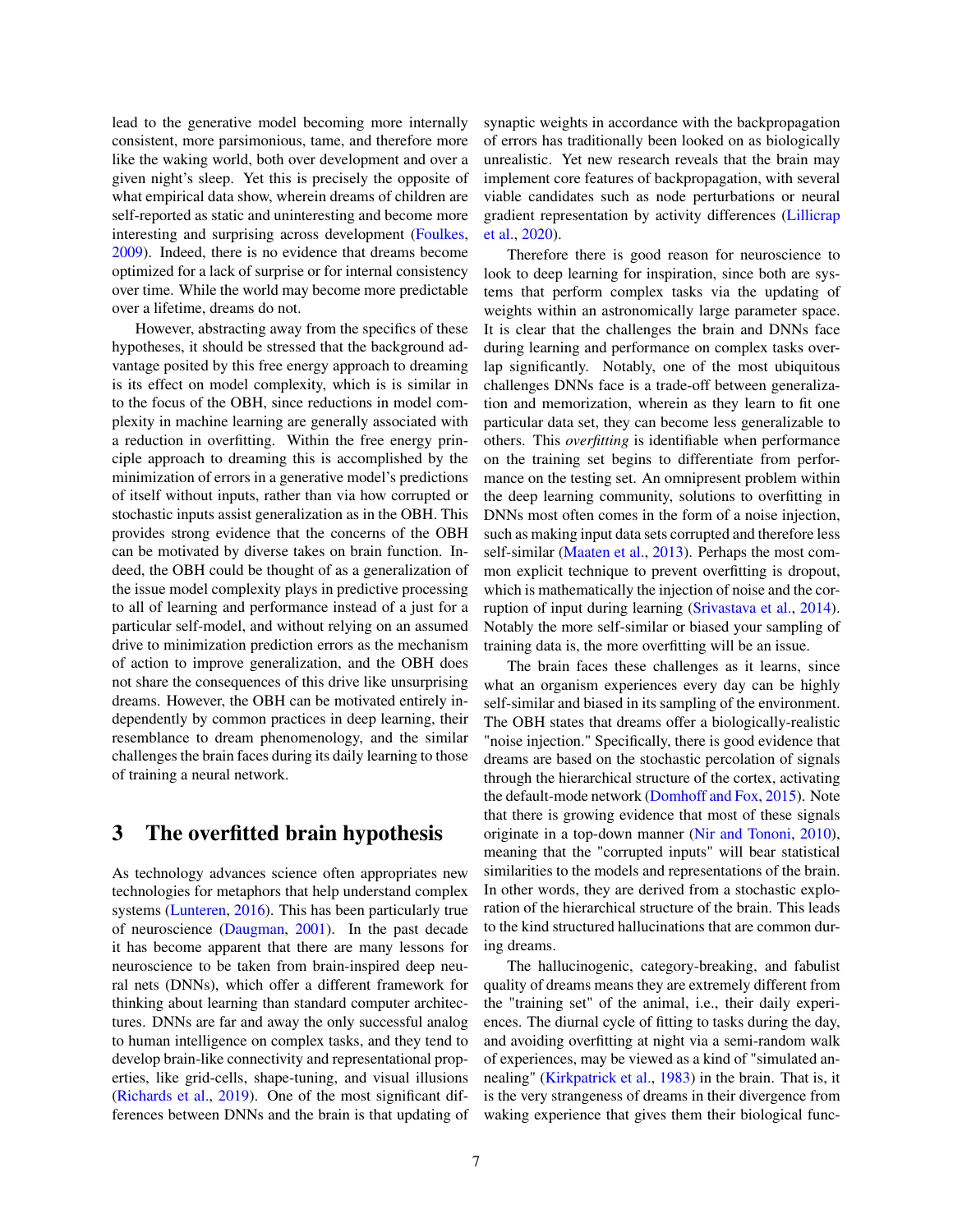tion.

To sum up: the OBH conceptualizes dreams as a form of purposefully corrupted input, likely derived from noise injected into the hierarchical structure of the brain, causing feedback to generate warped or "corrupted" sensory input. The overall evolved purpose of this stochastic activity is to prevent overfitting. This overfitting may be within a particular module or task such a specific brain region or network, and may also involve generalization to out-of-distribution (unseen) novel stimuli. As will be discussed, the OBH fits well with the disparate known data about dreams, such as their physiological origin in the form of noise that creates "corrupted features" via neuromodulatory influences, their role in learning, and their importance for problem solving and creativity. However, most importantly, it does not consider dreams as epiphenomena generated by some background process, and it also accounts for, and is motivated by, the actual phenomenology of dreams themselves. The *sparseness* of dreams comes from the "dropout" of bottom-up inputs since they are driven solely by feedback activity, their *hallucinatory* nature comes from the higher-up stochastic origin which means they are purposeful corrupted or warped away from the daily "training set" the organism normally experiences, and their *narrative* nature from the top-down genesis of dreams since the brain understands reality in the form of events and stories. That is, according to the OBH, the distinct phenomenology of dreams exists to maximize their effectiveness at improving generalization and combating mere memorization of an organisms day. The evidence for the OBH, as well as more details about its distinguishing claims, are overviewed in the following section.

#### <span id="page-7-0"></span>3.1 Evidence from neuroscience

What is the evidence for the OBH from traditional methods of neuroscience? It is worth focusing not on all the studies available, but those that distinguish the OBH from the theory that dreams are correlated (in some unspecified way) with learning.

In human behavioral experiments there is good supporting evidence for the OBH specifically. First, the most effective means of triggering dreams that contain partial similarities to real-life events is through repetitive overtraining on a task. Examples of this include extensive playing of games like Tetris [\(Stickgold et al.,](#page-16-13) [2000\)](#page-16-13) or ski-simulators [\(Wamsley and Stickgold,](#page-17-8) [2010\)](#page-17-8), which led to dreams involving the learned task, although not specific repetitions or replays of memories. Put another way: the surest way to trigger dreams about a real-world event is to perform a task repetitively during the day, preferably one that is novel. This creates the condition of the brain being overfitted to the task, which then triggers nightly dreams attempting to generalize performance on the task. Evidence of dreaming about tasks specifically improving daily performance on those tasks can be found for things like mirror tracing [\(Schredl and Erlacher,](#page-16-20) [2010\)](#page-16-20) and reading with inverted goggles on [\(De Koninck et al.,](#page-12-21) [1996\)](#page-12-21). Even driving cars seems correlated to dreams about driving [\(Schredl and Hofmann,](#page-16-21) [2003\)](#page-16-21). It is likely therefore there is a homeostatic component to the OBH wherein different modules, processes, or systems within the brain become overfitted from usage, which are then most likely to trigger dreams involving those modules. If so, neurons involved in recent learning would be most affected by overfitting. In this way the OBH can account for many of the statistical "replay" results since those neurons that saw synaptic changes in response learning are most affected by the regularization of dreaming. But the OBH further explains why exact sequence replication is rare and most "replay" is actually never-before-seen firing patterns [\(Gupta et al.,](#page-14-9) [2010\)](#page-14-9).

Another line of evidence for the OBH is that in humans there is evidence of task-dependency when it comes to whether sleep improves learning. For adult humans perceptual tasks showed little to no learning increase from sleep wherein cognitive tasks showed significant gains from learning [\(Doyon et al.,](#page-13-14) [2009\)](#page-13-14). Since it is likely that adult humans already have well-fitted perceptual models, we should expect complex cognitive tasks to trigger more gain from an increase in generalizability. While dream reports are actually less common in young children, particularly below the age of 7, from what can be gleaned children's dreams are much more static and perceptual, focusing on individual scenes rather than full narratives or events, indicating that perceptual systems are likely still being reorganized during dreams [\(Foulkes,](#page-13-13) [2009\)](#page-13-13). Meanwhile newborns exhibit "active sleep," their version of REM, for 50% of their 16-18 hours of daily sleep, perhaps indicating that early perceptual models are in constant danger of overfitting.

The OBH is also supported by evidence that sleep does not simply improve memory directly, but affects some aspects of memory more than others. For instance, in a word association test, direct associations, the equivalent of pure memorization, did not benefit that much from a night's sleep, while word associations were better able to resist interfering associations [\(Ellenbogen et al.,](#page-13-15) [2006\)](#page-13-15). This indicates again that memorization is least affected by sleep, but generalized performance is most affected. This holds true even in babies, wherein sleep is correlated with increased generalization and abstraction abilities [\(Friedrich et al.,](#page-13-16) [2015;](#page-13-16) [Gómez et al.,](#page-13-17) [2006\)](#page-13-17).

Additionally, there is evidence from behavioral studies that over-training on a texture-discrimination task leads to decreased performance on it, and that sleep specifically, above and beyond the passage of time, res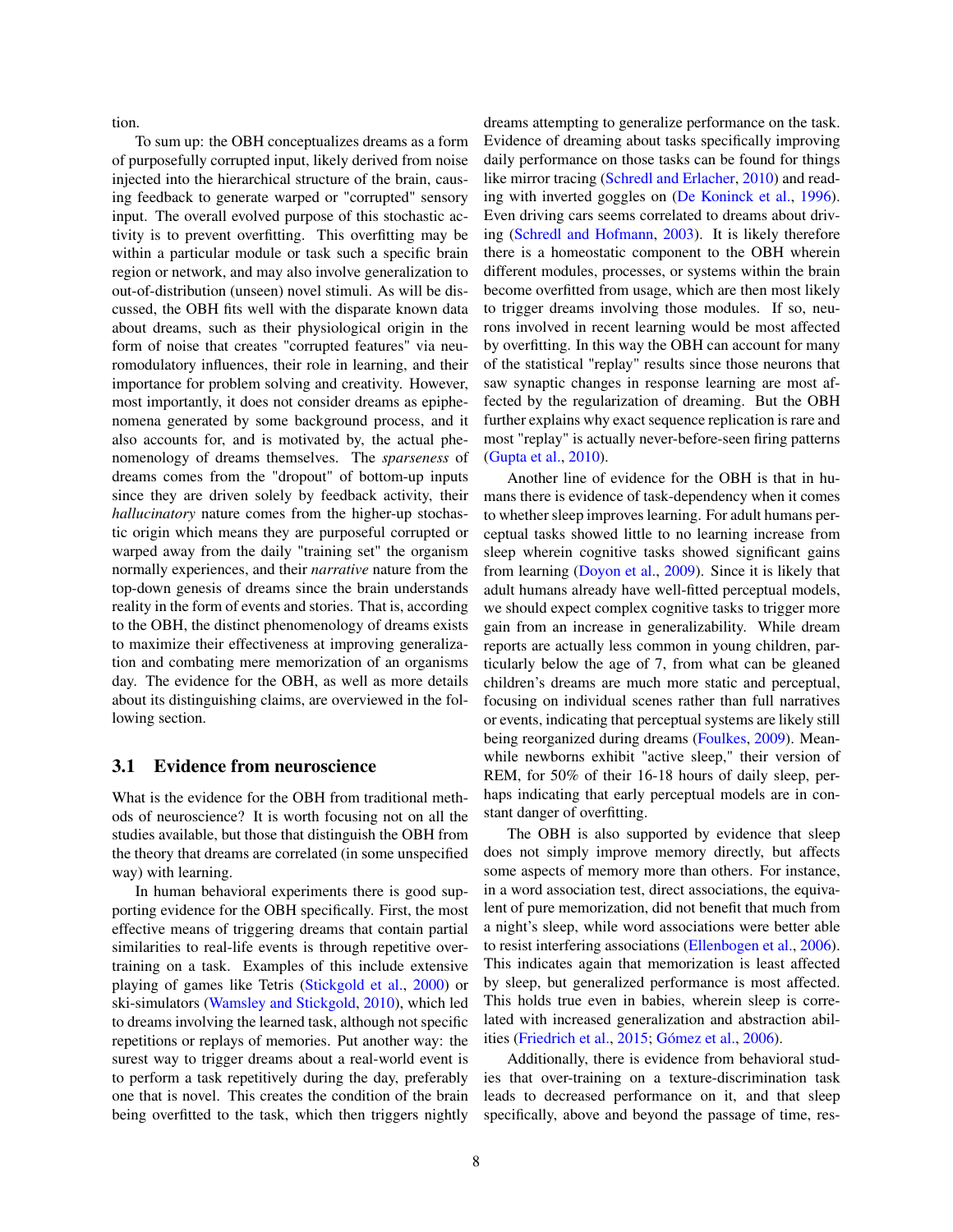cues this performance [\(Mednick et al.,](#page-15-18) [2002\)](#page-15-18). This fits with anecdotal reports of plateauing in terms of performance on a task, like a video game, only to sleep and have increased performance the next day.

There is also the long-standing traditional association between dreams and creativity, a rich literature. Anecdotal reports about dreams and creativity are supported by careful studies of how sleep improves abstraction and reasoning on tasks [\(Wagner et al.,](#page-17-9) [2004;](#page-17-9) [Cai et al.,](#page-12-22) [2009\)](#page-12-22). This fits directly with the OBH, since an increase in generalization would directly lead to more insights in complex problems, or better performance on cognitive tasks that require creativity. Indeed, it explains the link between creativity and dreaming better than the hypotheses that dreaming is for the integration of new with old memories, the replay of memories, or their storage.

Finally, it might be argued that it is a problem for the OBH that dreams are generally amnesiac, with explicit memory a rarity during dreams. Would it not be strange then that the content of dreams have any effect on the abilities of a neural network? Here, an important distinction should be made between accessing explicit declarative memories and the general fact that learning involves changes to synapses. For instance, the amnesiac effect during sleep may due to prefrontal inhibition. Just as prefrontal cortex inhibition means that dreams are not recognizable as dreams when they are occurring, it may be that the same inhibition makes it difficult to recall in the sense of cognitive access [\(Siclari and Tononi,](#page-16-4) [2016\)](#page-16-4). Anecdotal evidence from those with dream journals suggests that paying attention to dreams makes them easier to remember, lending credence to this hypothesis [\(Robb,](#page-15-0) [2018\)](#page-15-0). Additionally, sudden-waking experiments show that dream content is common and recallable. Likely the effects of not being able to either form or access episodic memories of all dreams at the end of the night are due to the neuromodulatory milieu during sleep.

Supporting the OBH is evidence indicating that dreams lead to synaptic changes in the connectivity of the brain, albeit likely this is not as strongly as waking experience, with episodic memory storage significantly reduced. What is the evidence that synapses change during sleep? Proponents of SHY have argued that there is evidence that synapses change during sleep in the form of synaptic homeostasis, regularization which occurs every night in the form of universal down-scaling of synaptic strength [\(Bushey et al.,](#page-12-5) [2011\)](#page-12-5). However, this has been challenged by the observation of potentiation during sleep [\(Durkin](#page-13-18) [and Aton,](#page-13-18) [2016\)](#page-13-18). In general it appears that whether there is net potentiation or depression during waking depends on the task [\(Fisher et al.,](#page-13-19) [2016\)](#page-13-19), indicating that learning involves synaptic plasticity in both directions in both wake and sleep [\(Raven et al.,](#page-15-19) [2018\)](#page-15-19). If during dreams synapses are indeed still plastic, then dreams can leave a synaptic trace that can affect performance.

### <span id="page-8-0"></span>3.2 Evidence from deep learning

One of the most significant, and ubiquitous, challenges any deep neural network faces is the ability to generalize beyond the data set it has been trained on, that is, to avoid simply memorizing the data set. There has been significant effort in the past decade by the deep learning community to develop methods and techniques to avoid overfitting on particular data sets and, at the broadest level, to allow for extrapolation to never-before-seen data sets. This section overviews three commonly used such techniques within deep learning (and research into artificial neural networks generally). Notably, each embodies some phenomenological property of dreams.

First, there is the method of dropout, perhaps the most widely-used technique for preventing overfitting in deep learning [\(Achille and Soatto,](#page-11-0) [2018\)](#page-11-0). Dropout occurs during the training of a network, when inputs are made *sparse* by randomly "dropping out" some of them, a form of regularization during learning which is mathematically similar to a noise injection [\(Srivastava et al.,](#page-16-19) [2014\)](#page-16-19). It is important to note that dreams resemble dropout in their spareness, as they do not contain as much perceptual information, or details in general, as waking experiences. This likely increases the salience of relevant features while minimizing irrelevant features, assisting in generalization by making representations more robust and invariant. Dreams are a lesser or weakened state of conscious experience because of this dropping out of bottom-up stimuli, lacking much of the detail of waking conscious experiences, which, according to the OBH actually assists, rather than hinders, their function.

Second, there is the method of domain randomization used in training deep neural networks. In domain randomization, the inputs during learning are "randomized" in the sense of being warped or corrupted in particular ways. This can drastically assist with learning and generalization. Paradoxically, simulating *hallucinatory* inputs rather than learning off of real inputs helps deep neural networks learn real-world tasks [\(Tobin et al.,](#page-16-22) [2017\)](#page-16-22). Domain randomization has have been used in cutting-edge techniques in deep learning, such as being necessary for having a DNN solve a Rubik's Cube using a robot hand [\(Akkaya et al.,](#page-12-23) [2019\)](#page-12-23). Domain randomization resembles the hallucinatory quality of dreams in that dreams depart significantly from normal experiences, as if they have been randomly drawn from a varied set of different domains.

Of course, the implementation of these techniques must be different for the brain. This is because the brain faces many challenges that artificial neural networks do not. Any organism that implemented dropout or domain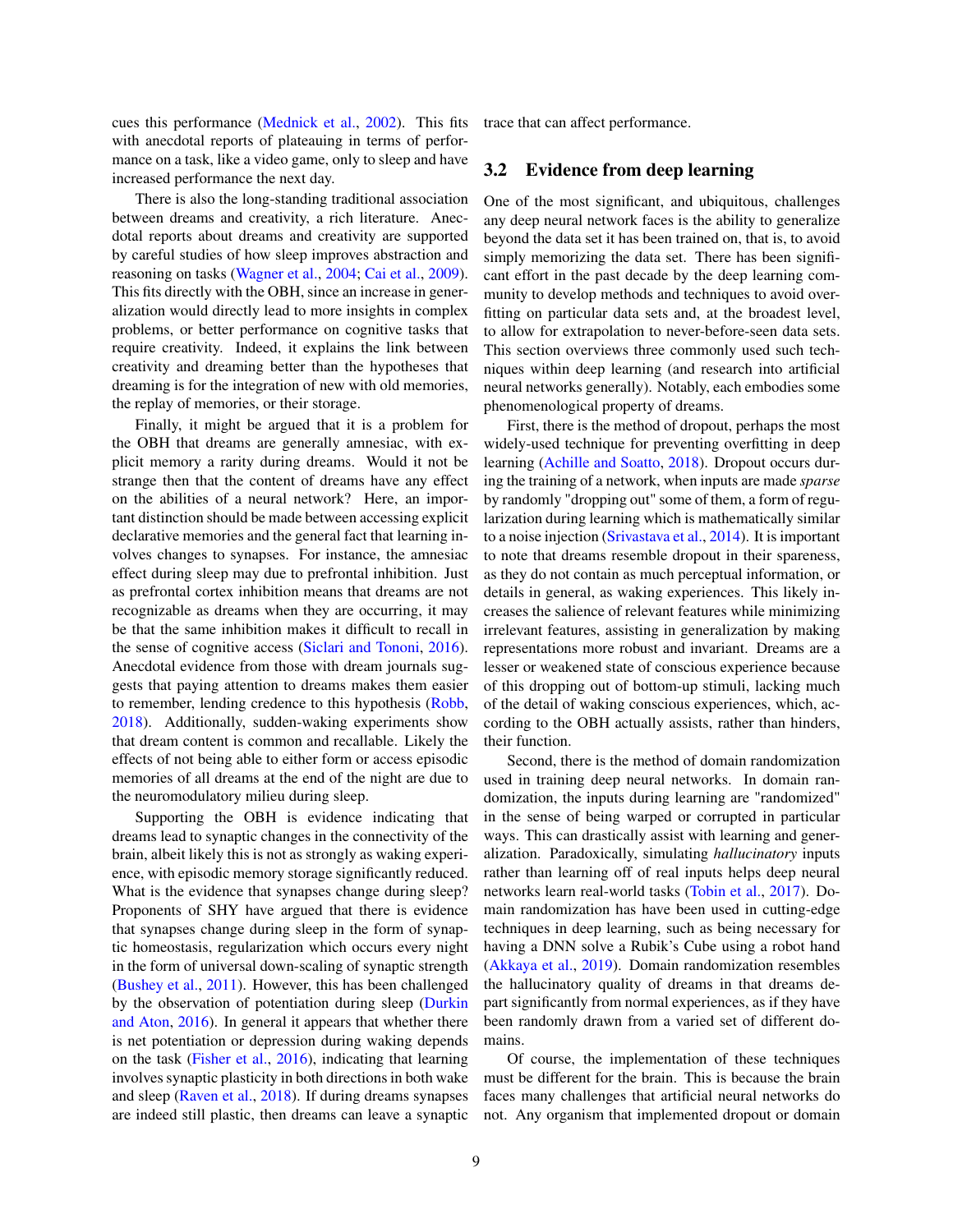randomization during its daily learning would face serious survival issues. Therefore, in order to increase generality and avoid overfitting and pure memorization of the waking data set a dedicated offline period is needed. Sleep, possibly having originally evolved for other housekeeping reasons, is the perfect time.

The third common practice in deep learning that has ties to dreaming is the use of fully simulated data via some generative model. In this context, a "generative model" is when a neural network is trained on data from a domain to output generated data that looks as if it came from the domain but that the network itself generates. Generative models lie behind the success of generative adversarial networks (GANs) and other techniques that allow for cutting-edge performance on complex tasks using sets of feedforward networks that anticipate the other's output [\(Goodfellow et al.,](#page-13-20) [2014\)](#page-13-20). It is worth noting that GANs and others often produce notoriously dream-like fabulist outputs [\(Hertzmann,](#page-14-17) [2019\)](#page-14-17). Indeed, recently an external generative model that created "dream-like" input helped train a DNN to produce the code behind a given mathematical mapping [\(Ellis et al.,](#page-13-21) [2020\)](#page-13-21). It should be noted that in all these cases the generative model exists outside the network itself, which is not biologically realistic in the case of the brain.

But what about cases where the network itself acts the generative model? In networks that are not purely feedfoward or have external models that can be manipulated by experimenters, the stimulation of higher layers (generally through the injection of noise) can lead to patterns of activity in the lower layers that recapitulate the statistical properties of inputs, as if the network were being stimulated from the bottom-up from imaginary sources. This is likely the case in the brain, wherein stochastic activity high in the hierarchy of brain regions creates hallucinatory patterns of inputs via feedback connections. It is worth noting that the proposal of a "wake/sleep" specific algorithm for unsupervised learning of generative models based on feedback from stochastic stimulation goes back 25 years [\(Hinton et al.,](#page-14-18) [1995\)](#page-14-18). While there have even been suggestions that the purpose of sleep involves the "wake/sleep" algorithm itself [\(Sejnowski,](#page-16-23) [1995\)](#page-16-23), this algorithm is only for a form of unsupervised learning that creates a generative model and requires several assumptions that are not biologically realistic, like only training one set of connections at a time. It is also clear the brain does much more than just learn a single generative model, and many of the same criticism of predictive processing approaches apply (see Section [2.5\)](#page-5-0).

However, it is likely the case that dreams are indeed a result of noise in the brain's hierarchical structure which traverses its feedback connectivity, which fits with the evidence that dreams are "top-down" [\(Foulkes and Domhoff,](#page-13-22) [2014\)](#page-13-22). This further fits with evidence that dreaming drawn from the brain's model of the world becomes more narrative and complex over time, particularly during adolescence [\(Strauch,](#page-16-24) [2005\)](#page-16-24). By adulthood, dreams take on the *narrative* structure of human cognition wherein stories and metaphors and events make up the core function of thought [\(Lakoff and Johnson,](#page-14-19) [2008\)](#page-14-19). Since narratives are the way by which human brains understand the world [\(Lakoff,](#page-14-20) [2008\)](#page-14-20), stochastic stimulation of the hierarchical structure of the brain produces narratives, which act as hallucinatory and sparse bottom-up input for learning, thus combating overfitting and improving generalization. In this way they are a direct expansion of the normal "training set" of an animal, since narratives and events are how conscious perception itself proceeds and understands the world [\(James,](#page-14-21) [2007\)](#page-14-21).

Overall, while there is no one exact method in deep learning that matches precisely with the OBH, this is likely due to the fact that biological instantiations are always different than their artificial counterparts. The overlap between the phenomenology of dreams and common methods in the field of deep learning for mitigating overfitting, avoiding pure memorization, and assisting generalization lend credence to the idea that the evolved function of dreaming is for precisely these purposes.

## 4 Predictions

The OBH puts together several lines of investigation under one roof by being explicit about asking how generalization during learning can benefit from dreams. This involves understanding how dreams can help overcome an organism's reliance on memorizing just a day's events, which is often highly statistically biased. The theory makes a number of specific predictions which can be pursued both experimentally as well as theoretically.

#### 4.1 Experimental validation

Experimental investigation of the OBH within neuroscience can consist of several components. Under the OBH, much of the benefit of dreaming is in the realm of generalizability not memorization per se, and this can be differentiated with well-designed behavioral tests. For example, it may be that direct measurement of overfitting is possible in humans. This may include the training of subjects on overly repetitious tasks in order to ensure the condition of overfitting. It may also include using similar techniques as those within deep learning to test for generalization of performance.

In animal models there has not been explicit attempts to separate out the difference between pure memorization and generalization, and the effect of sleep deprivation on each. According to the OBH, memorization should be less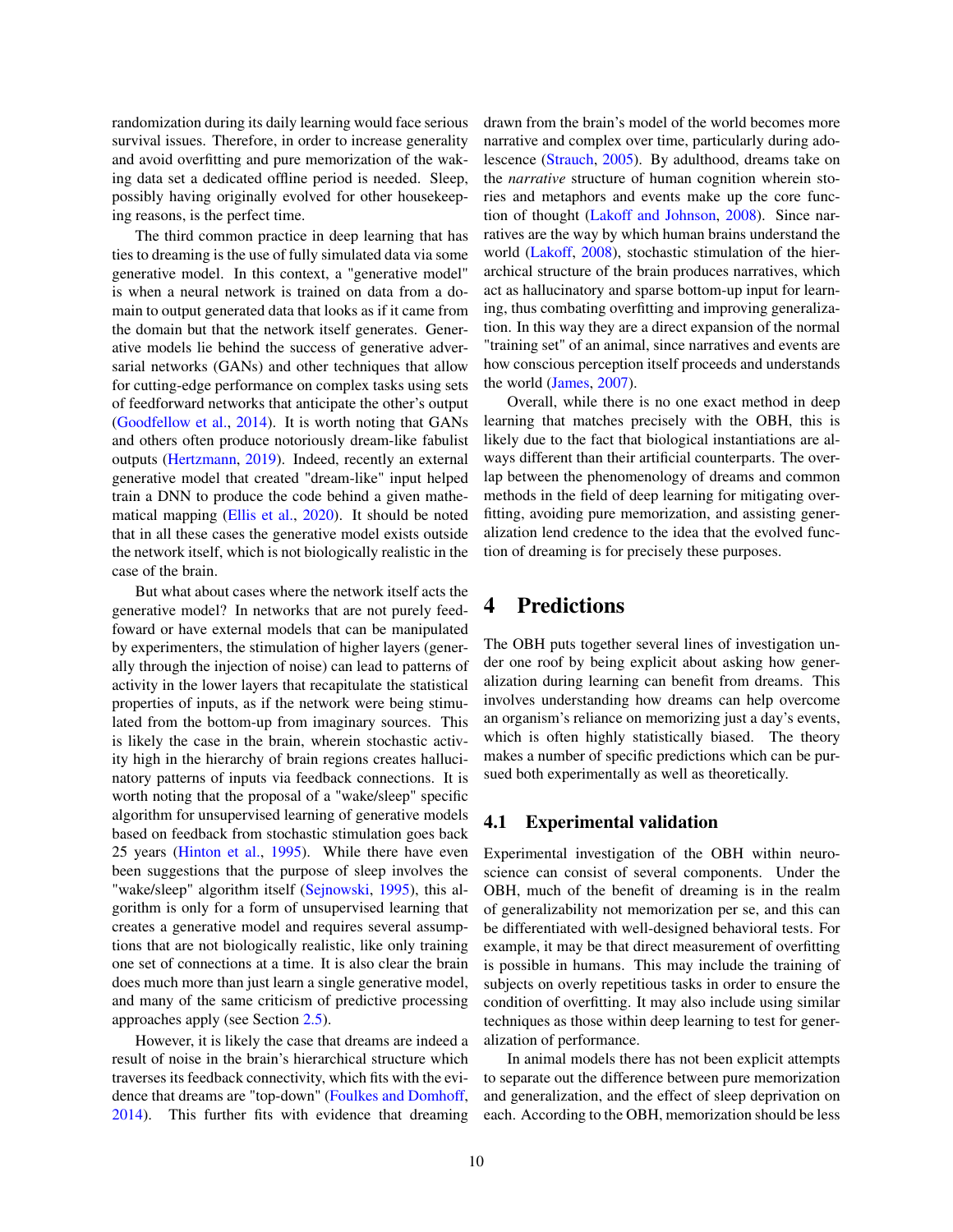affected by sleep deprivation than generalization. Therefore, using mouse models of things like context fear generalization [\(Keiser et al.,](#page-14-22) [2017\)](#page-14-22) could be examined under conditions of sleep deprivation or, if possible, dream deprivation. Beyond behavioral predictions and subsequent studies, there is also the possibility of attempting to track synaptic plasticity in response to dreams. This may include things like tracking changes in dendritic spine morphology during REM, such have been used to to track spine morphology changes during sleep to investigate SHY [\(Cirelli and Tononi,](#page-12-24) [2020\)](#page-12-24).

Notably, the sort of cognitive flexibility and generalization the OBH claims is the purpose of dreams is highly important for workers and those in the armed forces who sometimes operate under sleep deprivation during critical periods, which can lead to increased accident rates [\(Pow](#page-15-20)[ell and Copping,](#page-15-20) [2010\)](#page-15-20), and has a significant monetary annual impact [\(Leger,](#page-15-21) [1994\)](#page-15-21). If it is true that sleep-deprived brains are overfitted, they will be prone to make errors in stereotypical ways. Thus it may be easier to know what types of mistakes will be made by individuals operating in sleep-deprived states and in response build more robust fail-safes.

Furthermore, the OBH predicts there may be the possibility of *dream substitutions*: dream-like stimuli that are artificially generated to have the properties of dreams, and therefore have a similar ameliorative effect on overfitting. Such dream substitutions, delivered via VR or even video, might provide a simple yet effective means for delaying some of sleep deprivation's cognitive defects. The impact of substitutions can be examined both behaviorally but also at the neurophysiological level of REM rebound [\(Ocampo-Garcés et al.,](#page-15-22) [2000\)](#page-15-22).

#### 4.2 Theoretical validation

The OBH has consequences not just for neuroscience, but also for the field of deep learning. This is particularly true of biologically-realistic models, like large-scale thalamocortical spiking-neuron models, which have previously been used to investigate the development of cortical connectivity and its effect on slow waves [\(Hoel et al.,](#page-14-23) [2016\)](#page-14-23). It is likely that biologically-realistic spiking neurons which are still trainable in the manner of DNNs [\(Hazan et al.,](#page-14-24) [2018\)](#page-14-24) can be used to explore the benefits of dreams directly. In such a cortical model, neuromodulation can be used to be intersperse training with periods that mimic sleep stages, cycling first through the real input of its training set, and then hallucinatory corrupted input generated from its top-down connections. This should prevent or delay overfitting.

What sort of stochastic biases allow for dreams to warp input data in a way that is most efficient for avoiding overfitting? If the OBH is correct, then the sparse and hallucinatory nature of dreams suggest that we should expect warping of input distributions that successfully combats overfitting has these qualities. Such distributions should be *sparse* in that they have less entries than normal inputs, and *hallucinatory* in that they should be clustered in a different way compared to the standard "daily" input. This can be directly tested in state-of-the-art DNNs as well as more biologically realistic artificial neural networks. One potential hypothesis is that a reduction to the learning rate (given the neuromodulatory milieu of dreams) during dream-like input could be especially beneficial for learning in DNNS.

### 5 Discussion

The Overfitted Brain Hypothesis (OBH) posits the evolved purpose of dreams is to assist generalization by stochastic corruptions of normal sensory input, which combats the highly biased nature of inputs during an animal's daily learning that can lead to overfitting, a ubiquitous problem in artificial neural networks and machine learning in general. It is supported by both empirical evidence (Section [3.1\)](#page-7-0) and theoretical evidence (Section [3.2\)](#page-8-0). In many cases it can explain observed results better than other hypotheses (comparative hypotheses are discussed in Section [2\)](#page-2-0). For example, it seems the most effective way to trigger dreams about something is to have subjects perform on a novel task like Tetris repetitiously [\(Stickgold](#page-16-12) [et al.,](#page-16-12) [2001a;](#page-16-12) [Wamsley and Stickgold,](#page-17-8) [2010\)](#page-17-8), likely because the visual system has became overfitted to the task. Additionally, the OBH explains why "replay" results more often contain never-before-see patterns of activity than actual replays of waking sequences [\(Gupta et al.,](#page-14-9) [2010\)](#page-14-9). In another example, it explains the fact that synaptic potentiation occurs during sleep [\(Durkin and Aton,](#page-13-18) [2016\)](#page-13-18), indicating that learning during dreams themselves leaves behind a synaptic trace.

The OBH does not necessarily contradict other hypotheses about sleep, for instance, the idea that during certain periods of sleep there is ongoing metabolic waste clearance [\(Xie et al.,](#page-17-2) [2013\)](#page-17-2). In this sense then the OBH speculates that dreaming evolved as an exaptation, wherein sleep evolved for molecular housekeeping purposes and only when brains had to significantly learn during the organism's lifetime did the goal of avoiding overfitting and increasing generalization become adaptive. The OBH does not even contradict some hypotheses about dreams, instead adding new dimensions. Examples of this includes the hypothesis that dreams are a testbed for strengthening the brain's ability to generate mental imagery during wake, explaining the complexification of dreams from childhood to adulthood [\(Foulkes,](#page-13-13) [2009\)](#page-13-13). Another example of a novel hypothesis that does not stand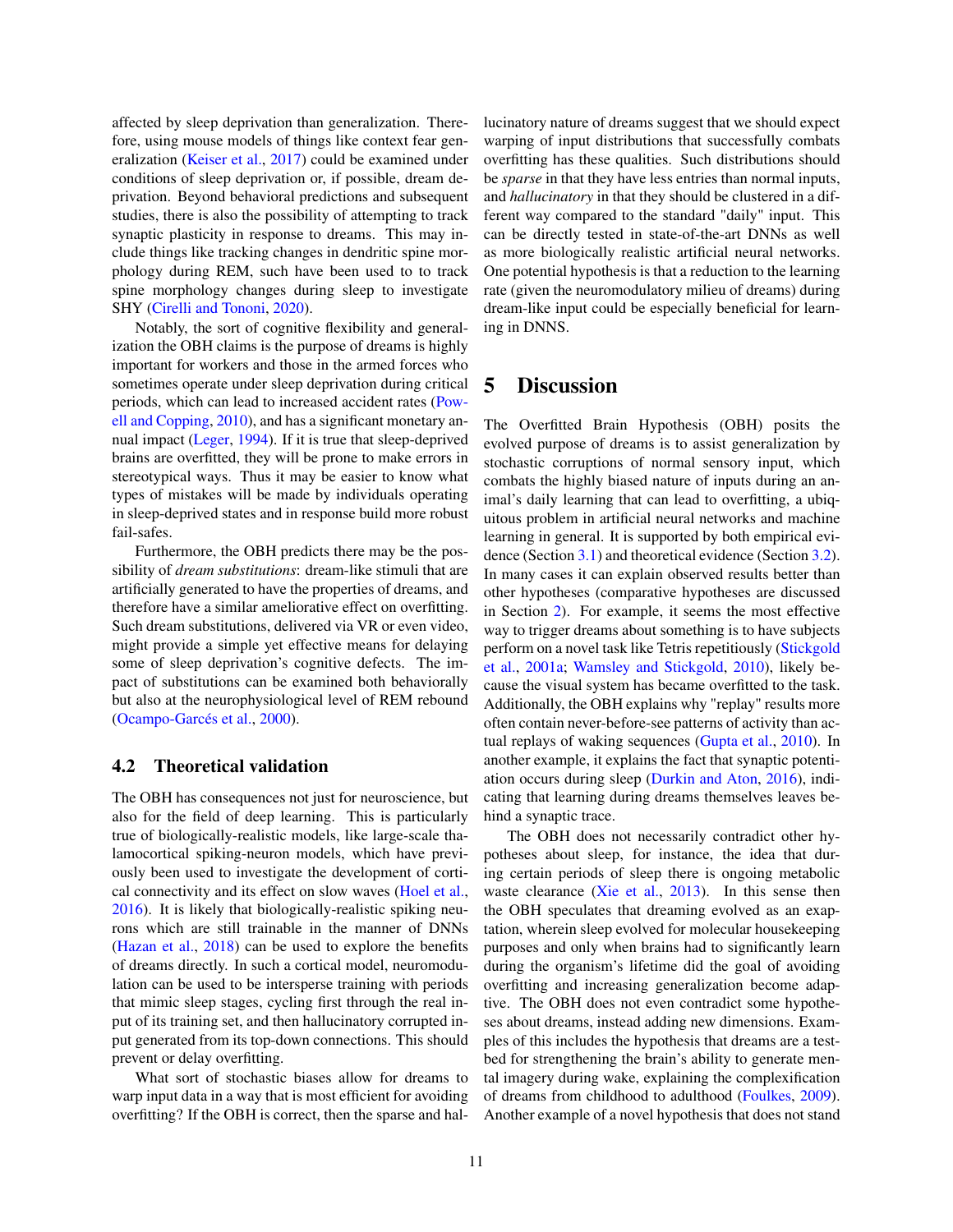in opposition to the OBH is that dreams are for defending neural real estate [\(Eagleman and Vaughn,](#page-13-23) [2020\)](#page-13-23) (although this may be contradicted by non-wake activation profiles during dreaming). As a hypothesis it shares similar background concerns with that of the free energy approach to dreaming [\(Hobson et al.,](#page-14-15) [2014\)](#page-14-15), although without assuming that dreams are for testing the predictions of a generative self-model's priors or that dreams should become less surprising over time as input-less prediction error is minimized. Overall the OBH should be viewed as flexible and umbrella hypothesis with many antecedents; after all, it is merely the formal proposal that the corrupted, warped, and stochastic nature of sensory input in dreams serves to improve performance on the brain's daily tasks, motivated by the phenomenology of dreams and common practices in deep learning.

It is also worth noting that within the OBH dream's role in improving generalization may include related things like combating "catastrophic forgetting," which is a problem faced by DNNs that try to train on multiple tasks, and which can also be prevented or alleviated by methods like dropout or more complicated techniques like elastic weight consolidation [\(Kirkpatrick et al.,](#page-14-25) [2017\)](#page-14-25). Recent research shows that stimuli created from stimulation of a network's top-down connections (which are, according to the OBH, similar to dreams), can indeed help avoid catastrophic forgetting [\(Raghavan et al.,](#page-15-23) [2019\)](#page-15-23). So while issues like catastrophic forgetting (the complete unlearning of a task while learning another) is not well documented in humans, it may be that individual brain modules or networks face some lesser form of it, and dreams can be conceptualized as a form of regularization that may ameliorate several aspects of common learning failures simultaneously. For example, beyond the improvements in both in and out-of-distribution generalization, the stochasticity and spareness evinced in the phenomenology of dreams can also likely improve things like security in response to adversarial attacks and overall computational efficiency, as stochastic stimulation has these effects in DNNs [\(Sabuncu,](#page-16-8) [2020\)](#page-16-8).

Perhaps the most distinguishing aspect of the OBH is that it takes the phenomenology of dreams seriously, in that they are sparse, hallucinogenic, and narrative in the sense of containing fabulist and unusual events. The OBH emphasizes that it is precisely because of the departure from waking life that dreams evolved. According to this hypothesis dreams are not epiphenomena, either in the sense of neutral evolution but also in the sense of not being an expression of some other background process, such as patterns of activity and associated experiences merely brought about by some other processing integrating new memories [\(Wamsley,](#page-17-4) [2014\)](#page-17-4). Rather, the point of dreams is the dreams themselves, since they provide departures away from the statistically-biased input of an animal's daily life, which can assist therefore increase performance. It may seem paradoxical, but a dream of flying may actually help you keep your balance running. The evidence for this possibility comes from common methods in deep learning which improve generalization, such as dropout [\(Srivastava et al.,](#page-16-19) [2014\)](#page-16-19), domain randomization [\(Tobin et al.,](#page-16-22) [2017\)](#page-16-22), and the use of input data created by stochastic stimulation of generative models [\(Ellis](#page-13-21) [et al.,](#page-13-21) [2020\)](#page-13-21), which together bear striking similarities to the properties of dreams.

The OBH makes several predictions that are useful for both the field of neuroscience and the field of deep learning. These include predictions on the neurophysiological level, as well as behavioral, and even within the field of deep learning. For instance, the prediction that inputs with dream-like properties, i.e., adhering to dream phenomenology, will assist with overfitting in DNNs. Behaviorally, overfitting might be induced in subjects via through repetitive training on an under-sampled task, and the benefit of dreaming might be directly measured. There is also the possibility of dream substitutions, wherein artificial dream-like stimuli might help improve generalization and therefore performance in sleep-deprived individuals.

Finally, it is worth taking the idea of dream substitutions seriously enough to consider whether fictions, like novels or films, act as artificial dreams, accomplishing at least some of the same function. Within evolutionary psychology, the attempt to ground aspects of human behavior in evolutionary theory, there has been long-standing confusion with regard to human interest in fictions, since on their surface fictions have no utility. They are, after all, explicitly false information. Therefore it has been thought that fictions are either demonstrations of cognitive fitness in order to influence mate choice [\(Hogh-Olesen,](#page-14-26) [2018\)](#page-14-26), or can simply be reduced to the equivalent of "cheesecake" — gratifying to consume but without benefit. Proponents of this view have even gone so far as to describe the arts as a "pleasure technology" [\(Pinker,](#page-15-24) [1997\)](#page-15-24). However, the OBH suggests fictions, and perhaps the arts in general, may actually have an underlying cognitive utility in the form of improving generalization and preventing overfitting, since they act as artificial dreams.

### 6 Acknowledgments

Thanks to Baran Çimen, Santosh Manicka, and Hananel Hazan for their comments and feedback.

### References

<span id="page-11-0"></span>Alessandro Achille and Stefano Soatto. Information dropout: Learning optimal representations through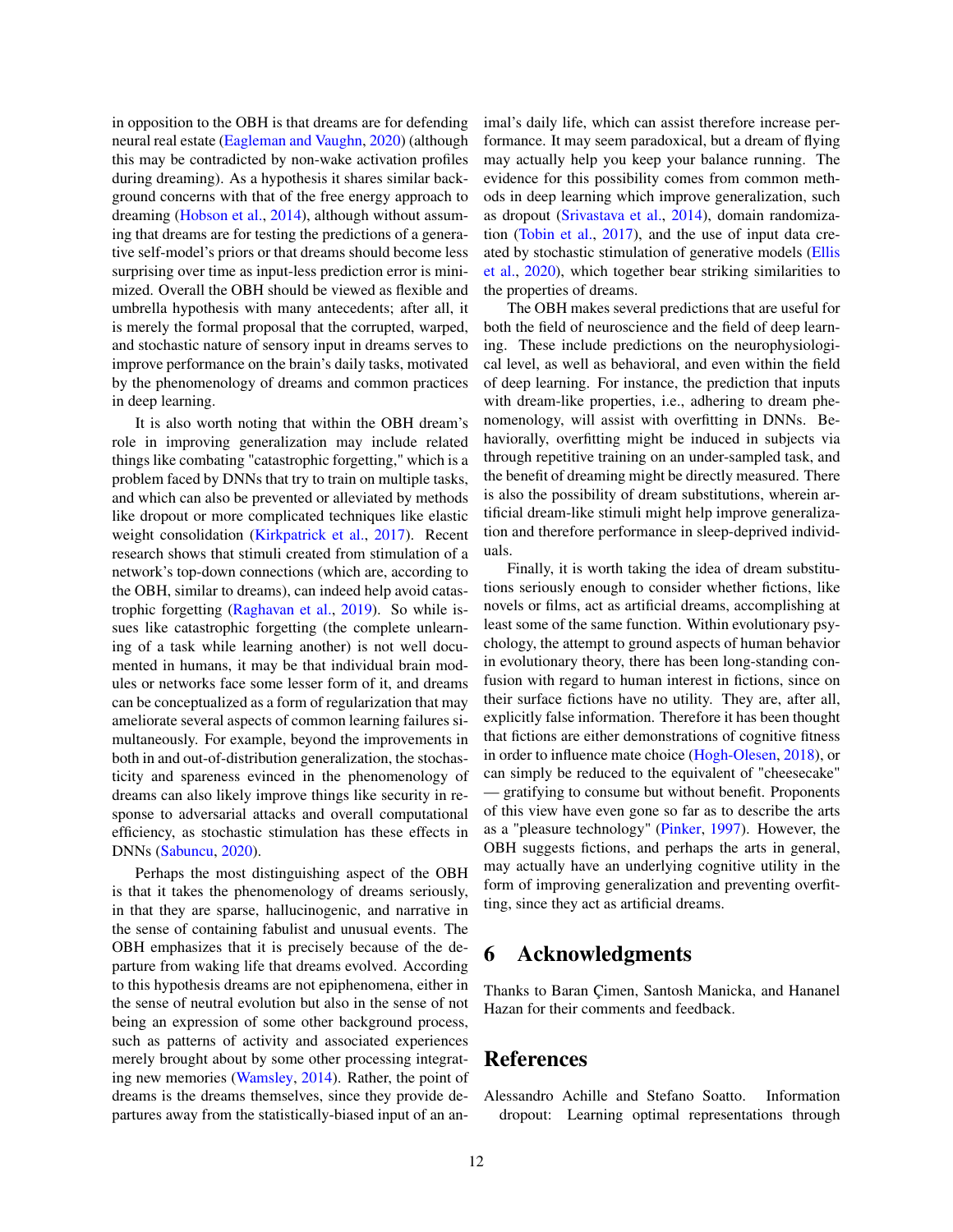noisy computation. *IEEE transactions on pattern analysis and machine intelligence*, 40(12):2897–2905, 2018.

- <span id="page-12-15"></span>Christoph Adami. What do robots dream of? *Science*, 314(5802):1093–1094, 2006.
- <span id="page-12-23"></span>Ilge Akkaya, Marcin Andrychowicz, Maciek Chociej, Mateusz Litwin, Bob McGrew, Arthur Petron, Alex Paino, Matthias Plappert, Glenn Powell, Raphael Ribas, et al. Solving rubik's cube with a robot hand. *arXiv preprint arXiv:1910.07113*, 2019.
- <span id="page-12-0"></span>Ira Albert, George A Cicala, and Jerome Siegel. The behavioral effects of rem sleep deprivation in rats. *Psychophysiology*, 6(5):550–560, 1970.
- <span id="page-12-11"></span>Mark Blagrove, Nathalie C Fouquet, Josephine A Henley-Einion, Edward F Pace-Schott, Anna C Davies, Jennifer L Neuschaffer, and Oliver H Turnbull. Assessing the dream-lag effect for rem and nrem stage 2 dreams. *PLoS One*, 6(10):e26708, 2011.
- <span id="page-12-14"></span>Josh Bongard, Victor Zykov, and Hod Lipson. Resilient machines through continuous self-modeling. *Science*, 314(5802):1118–1121, 2006.
- <span id="page-12-18"></span>Allen R Braun, TJ Balkin, NJ Wesenten, RE Carson, M Varga, Pl Baldwin, S Selbie, G Belenky, and P Herscovitch. Regional cerebral blood flow throughout the sleep-wake cycle. an h2 (15) o pet study. *Brain: a journal of neurology*, 120(7):1173–1197, 1997.
- <span id="page-12-17"></span>Alessio Bucci and Matteo Grasso. Sleep and dreaming in the predictive processing framework. 2017.
- <span id="page-12-5"></span>Daniel Bushey, Giulio Tononi, and Chiara Cirelli. Sleep and synaptic homeostasis: structural evidence in drosophila. *Science*, 332(6037):1576–1581, 2011.
- <span id="page-12-22"></span>Denise J Cai, Sarnoff A Mednick, Elizabeth M Harrison, Jennifer C Kanady, and Sara C Mednick. Rem, not incubation, improves creativity by priming associative networks. *Proceedings of the National Academy of Sciences*, 106(25):10130–10134, 2009.
- <span id="page-12-6"></span>Junyu Cao, Alexander B Herman, Geoffrey B West, Gina Poe, and Van M Savage. Unraveling why we sleep: Quantitative analysis reveals abrupt transition from neural reorganization to repair in early development. *Science Advances*, 6(38):eaba0398, 2020.
- <span id="page-12-7"></span>Rosalind Cartwright. Dreaming as a mood regulation system. In *Principles and practice of sleep medicine*, pages 565–572. Elsevier, 2005.
- <span id="page-12-8"></span>Rosalind Cartwright, Mehmet Y Agargun, Jennifer Kirkby, and Julie Kabat Friedman. Relation of dreams

to waking concerns. *Psychiatry research*, 141(3):261– 270, 2006.

- <span id="page-12-3"></span>Carlo Cipolli, Michele Ferrara, Luigi De Gennaro, and Giuseppe Plazzi. Beyond the neuropsychology of dreaming: insights into the neural basis of dreaming with new techniques of sleep recording and analysis. *Sleep medicine reviews*, 35:8–20, 2017.
- <span id="page-12-2"></span>Chiara Cirelli and Giulio Tononi. Is sleep essential? *PLoS biology*, 6(8), 2008.
- <span id="page-12-24"></span>Chiara Cirelli and Giulio Tononi. Effects of sleep and waking on the synaptic ultrastructure. *Philosophical Transactions of the Royal Society B*, 375(1799): 20190235, 2020.
- <span id="page-12-16"></span>Andy Clark. Whatever next? predictive brains, situated agents, and the future of cognitive science. *Behavioral and brain sciences*, 36(3):181–204, 2013.
- <span id="page-12-12"></span>Francis Crick and Graeme Mitchison. The function of dream sleep. *Nature*, 304(5922):111–114, 1983.
- <span id="page-12-13"></span>Francis Crick and Graeme Mitchison. Rem sleep and neural nets. *Behavioural brain research*, 69(1-2):147–155, 1995.
- <span id="page-12-19"></span>John G Daugman. Brain metaphor and brain theory. 2001.
- <span id="page-12-10"></span>Daniella David and Thomas A Mellman. Dreams following hurricane andrew. *Dreaming*, 7(3):209, 1997.
- <span id="page-12-21"></span>Joseph De Koninck, Francois Prevost, and MONIQUE LORTIE-LUSSIER. Vertical inversion of the visual field and rem sleep mentation. *Journal of sleep research*, 5(1):16–20, 1996.
- <span id="page-12-9"></span>Karen Debas, Julie Carrier, Pierre Orban, Marc Barakat, Ovidiu Lungu, Gilles Vandewalle, Abdallah Hadj Tahar, Pierre Bellec, Avi Karni, Leslie G Ungerleider, et al. Brain plasticity related to the consolidation of motor sequence learning and motor adaptation. *Proceedings of the National Academy of Sciences*, 107(41): 17839–17844, 2010.
- <span id="page-12-1"></span>William Dement. The effect of dream deprivation. *Science*, 131(3415):1705–1707, 1960.
- <span id="page-12-4"></span>G William Domhoff. The neural substrate for dreaming: Is it a subsystem of the default network? *Consciousness and cognition*, 20(4):1163–1174, 2011.
- <span id="page-12-20"></span>G William Domhoff and Kieran CR Fox. Dreaming and the default network: A review, synthesis, and counterintuitive research proposal. *Consciousness and cognition*, 33:342–353, 2015.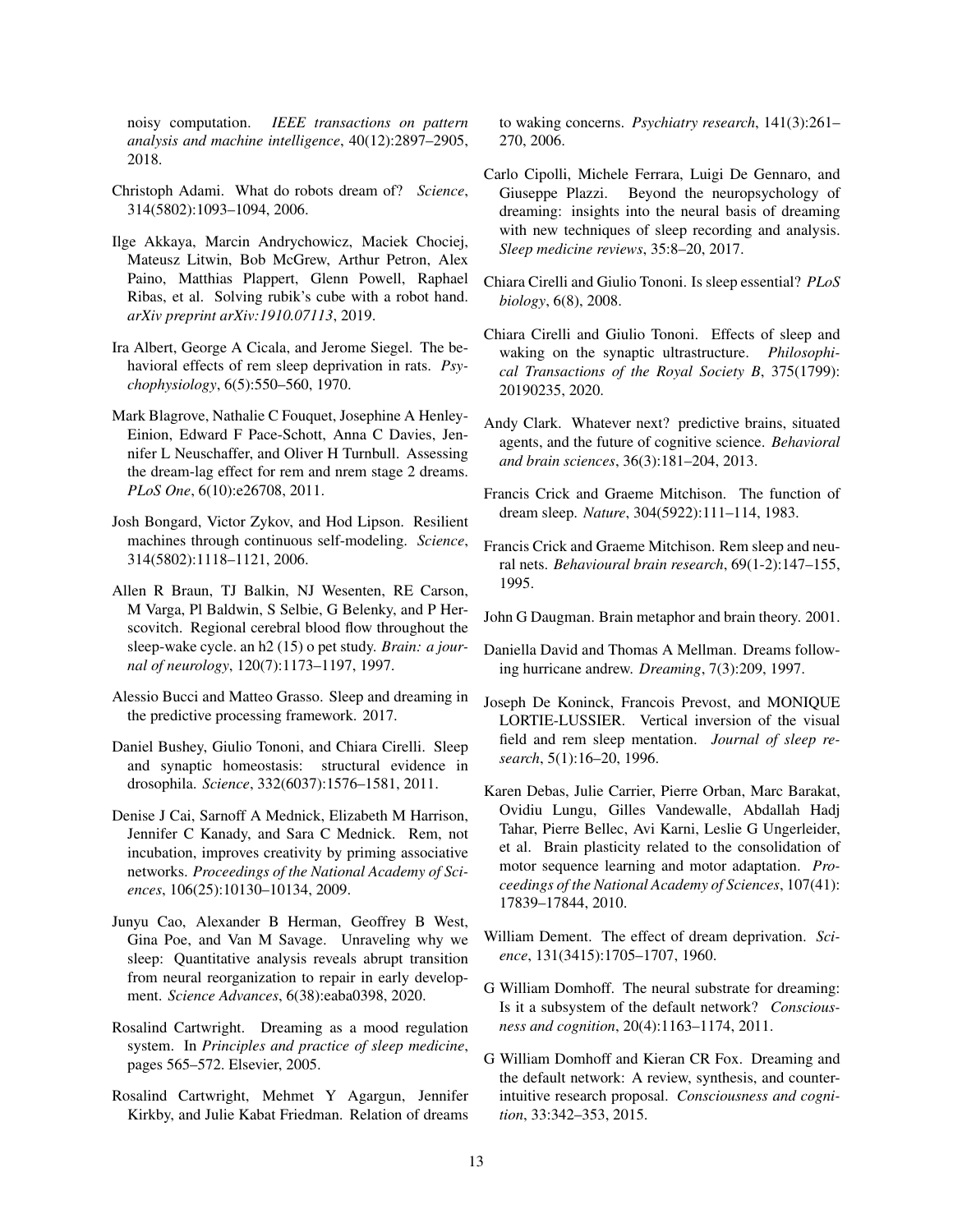- <span id="page-13-14"></span>Julien Doyon, Maria Korman, Amélie Morin, Valérie Dostie, Abdallah Hadj Tahar, Habib Benali, Avi Karni, Leslie G Ungerleider, and Julie Carrier. Contribution of night and day sleep vs. simple passage of time to the consolidation of motor sequence and visuomotor adaptation learning. *Experimental brain research*, 195(1): 15–26, 2009.
- <span id="page-13-11"></span>George Dragoi and Susumu Tonegawa. Preplay of future place cell sequences by hippocampal cellular assemblies. *Nature*, 469(7330):397–401, 2011.
- <span id="page-13-2"></span>Martin Dresler, Stefan P Koch, Renate Wehrle, Victor I Spoormaker, Florian Holsboer, Axel Steiger, Philipp G Sämann, Hellmuth Obrig, and Michael Czisch. Dreamed movement elicits activation in the sensorimotor cortex. *Current Biology*, 21(21):1833– 1837, 2011.
- <span id="page-13-1"></span>Kat Duff. *The secret life of sleep*. Simon and Schuster, 2014.
- <span id="page-13-18"></span>Jaclyn Durkin and Sara J Aton. Sleep-dependent potentiation in the visual system is at odds with the synaptic homeostasis hypothesis. *Sleep*, 39(1):155–159, 2016.
- <span id="page-13-8"></span>Sevil Duvarci and Karim Nader. Characterization of fear memory reconsolidation. *Journal of Neuroscience*, 24 (42):9269–9275, 2004.
- <span id="page-13-23"></span>David M Eagleman and Don A Vaughn. The defensive activation theory: dreaming as a mechanism to prevent takeover of the visual cortex. *bioRxiv*, 2020.
- <span id="page-13-15"></span>Jeffrey M Ellenbogen, Justin C Hulbert, Robert Stickgold, David F Dinges, and Sharon L Thompson-Schill. Interfering with theories of sleep and memory: sleep, declarative memory, and associative interference. *Current Biology*, 16(13):1290–1294, 2006.
- <span id="page-13-21"></span>Kevin Ellis, Catherine Wong, Maxwell Nye, Mathias Sable-Meyer, Luc Cary, Lucas Morales, Luke Hewitt, Armando Solar-Lezama, and Joshua B Tenenbaum. Dreamcoder: Growing generalizable, interpretable knowledge with wake-sleep bayesian program learning. *arXiv preprint arXiv:2006.08381*, 2020.
- <span id="page-13-7"></span>David R Euston, Masami Tatsuno, and Bruce L Mc-Naughton. Fast-forward playback of recent memory sequences in prefrontal cortex during sleep. *science*, 318(5853):1147–1150, 2007.
- <span id="page-13-10"></span>Gordon B Feld and Jan Born. Sculpting memory during sleep: concurrent consolidation and forgetting. *Current Opinion in Neurobiology*, 44:20–27, 2017.
- <span id="page-13-19"></span>Simon P Fisher, Nanyi Cui, Laura E McKillop, Jessica Gemignani, David M Bannerman, Peter L Oliver, Stuart N Peirson, and Vladyslav V Vyazovskiy. Stereotypic wheel running decreases cortical activity in mice. *Nature communications*, 7(1):1–12, 2016.
- <span id="page-13-9"></span>Magdalena J Fosse, Roar Fosse, J Allan Hobson, and Robert J Stickgold. Dreaming and episodic memory: a functional dissociation? *Journal of cognitive neuroscience*, 15(1):1–9, 2003.
- <span id="page-13-13"></span>David Foulkes. *Children's dreaming and the development of consciousness*. Harvard University Press, 2009.
- <span id="page-13-22"></span>David Foulkes and G William Domhoff. Bottom-up or top-down in dream neuroscience? a top-down critique of two bottom-up studies. *Consciousness and cognition*, 27:168–171, 2014.
- <span id="page-13-0"></span>William David Foulkes. Dream reports from different stages of sleep. *The Journal of Abnormal and Social Psychology*, 65(1):14, 1962.
- <span id="page-13-3"></span>Marcos Gabriel Frank. Erasing synapses in sleep: is it time to be shy? *Neural plasticity*, 2012, 2012.
- <span id="page-13-4"></span>Sigmund Freud and AJ Cronin. *The interpretation of dreams*. Read Books Ltd, 2013.
- <span id="page-13-16"></span>Manuela Friedrich, Ines Wilhelm, Jan Born, and Angela D Friederici. Generalization of word meanings during infant sleep. *Nature communications*, 6(1):1–9, 2015.
- <span id="page-13-12"></span>Karl Friston, Jérémie Mattout, and James Kilner. Action understanding and active inference. *Biological cybernetics*, 104(1-2):137–160, 2011.
- <span id="page-13-5"></span>J Christian Gillin, Wallace Duncan, Karen D Pettigrew, Bernard L Frankel, and Frederick Snyder. Successful separation of depressed, normal, and insomniac subjects by eeg sleep data. *Archives of general psychiatry*, 36(1):85–90, 1979.
- <span id="page-13-17"></span>Rebecca L Gómez, Richard R Bootzin, and Lynn Nadel. Naps promote abstraction in language-learning infants. *Psychological science*, 17(8):670–674, 2006.
- <span id="page-13-20"></span>Ian Goodfellow, Jean Pouget-Abadie, Mehdi Mirza, Bing Xu, David Warde-Farley, Sherjil Ozair, Aaron Courville, and Yoshua Bengio. Generative adversarial nets. In *Advances in neural information processing systems*, pages 2672–2680, 2014.
- <span id="page-13-6"></span>Reut Gruber and Jamie Cassoff. The interplay between sleep and emotion regulation: conceptual framework empirical evidence and future directions. *Current psychiatry reports*, 16(11):500, 2014.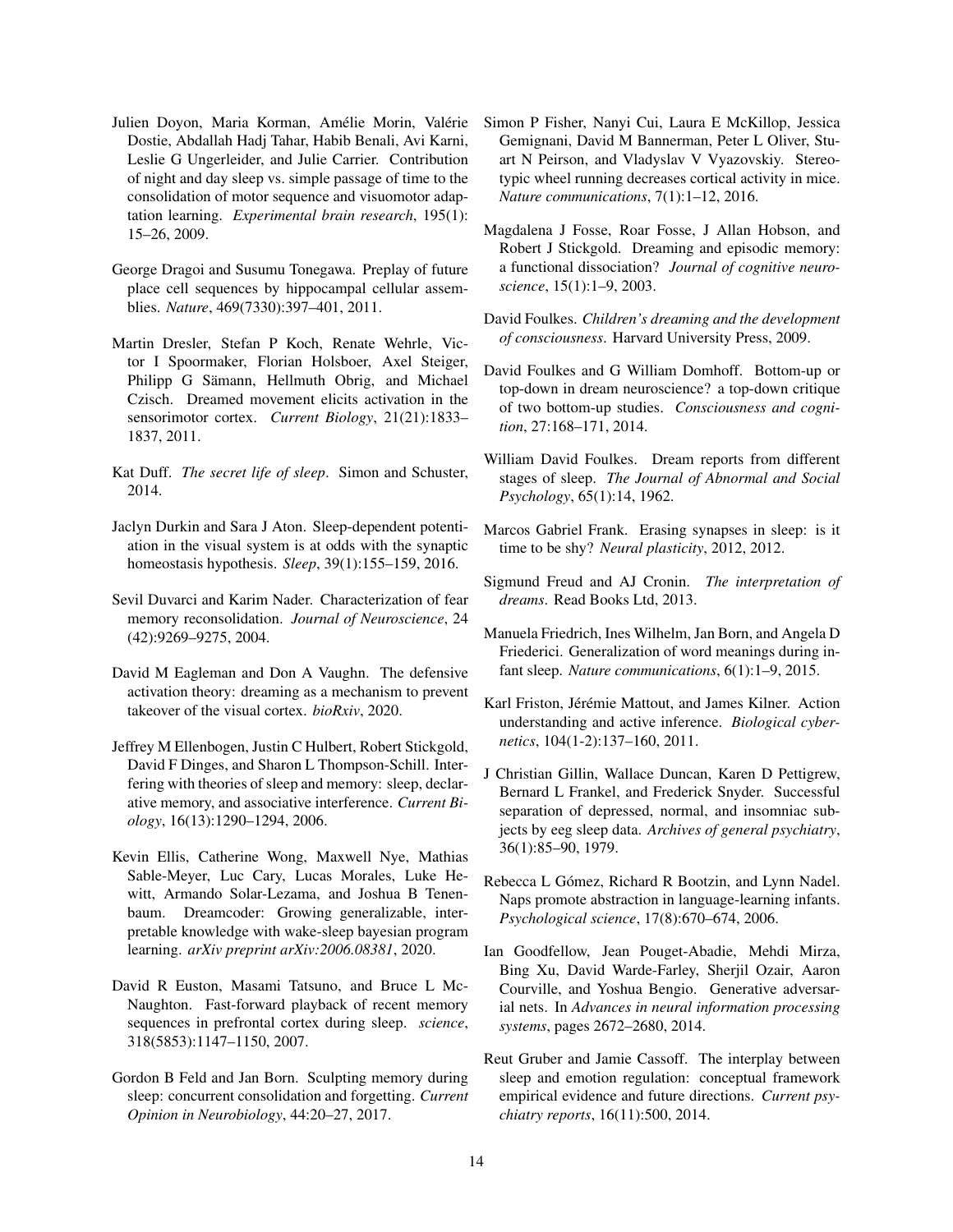- <span id="page-14-9"></span>Anoopum S Gupta, Matthijs AA van der Meer, David S Touretzky, and A David Redish. Hippocampal replay is not a simple function of experience. *Neuron*, 65(5): 695–705, 2010.
- <span id="page-14-2"></span>Lauren M Hablitz, Hanna S Vinitsky, Qian Sun, Frederik Filip Stæger, Björn Sigurdsson, Kristian N Mortensen, Tuomas O Lilius, and Maiken Nedergaard. Increased glymphatic influx is correlated with high eeg delta power and low heart rate in mice under anesthesia. *Science advances*, 5(2):eaav5447, 2019.
- <span id="page-14-24"></span>Hananel Hazan, Daniel J Saunders, Hassaan Khan, Devdhar Patel, Darpan T Sanghavi, Hava T Siegelmann, and Robert Kozma. Bindsnet: a machine learning-oriented spiking neural networks library in python. *Frontiers in neuroinformatics*, 12:89, 2018.
- <span id="page-14-17"></span>Aaron Hertzmann. Aesthetics of neural network art. *arXiv preprint arXiv:1903.05696*, 2019.
- <span id="page-14-18"></span>Geoffrey E Hinton, Peter Dayan, Brendan J Frey, and Radford M Neal. The" wake-sleep" algorithm for unsupervised neural networks. *Science*, 268(5214):1158– 1161, 1995.
- <span id="page-14-11"></span>J Allan Hobson. Rem sleep and dreaming: towards a theory of protoconsciousness. *Nature Reviews Neuroscience*, 10(11):803–813, 2009.
- <span id="page-14-14"></span>J Allan Hobson and Karl J Friston. Waking and dreaming consciousness: neurobiological and functional considerations. *Progress in neurobiology*, 98(1):82–98, 2012.
- <span id="page-14-4"></span>J Allan Hobson, Edward F Pace-Schott, Robert Stickgold, and David Kahn. To dream or not to dream? relevant data from new neuroimaging and electrophysiological studies. *Current opinion in neurobiology*, 8(2):239– 244, 1998.
- <span id="page-14-15"></span>J Allan Hobson, Charles C-H Hong, and Karl J Friston. Virtual reality and consciousness inference in dreaming. *Frontiers in psychology*, 5:1133, 2014.
- <span id="page-14-3"></span>Erik Hoel. Enter the supersensorium: the neuroscientific case for art in the age of netflix? *The Baffler*, May 2019. URL [https://thebaffler.com/](https://thebaffler.com/salvos/enter-the-supersensorium-hoel.html) [salvos/enter-the-supersensorium-hoel.html](https://thebaffler.com/salvos/enter-the-supersensorium-hoel.html).
- <span id="page-14-23"></span>Erik P Hoel, Larissa Albantakis, Chiara Cirelli, and Giulio Tononi. Synaptic refinement during development and its effect on slow-wave activity: a computational study. *Journal of neurophysiology*, 115(4):2199–2213, 2016.
- <span id="page-14-26"></span>Henrik Hogh-Olesen. *The Aesthetic Animal*. Oxford University Press, 2018.
- <span id="page-14-12"></span>Jakob Hohwy. *The predictive mind*. Oxford University Press, 2013.
- <span id="page-14-21"></span>William James. *The principles of psychology*, volume 1. Cosimo, Inc., 2007.
- <span id="page-14-5"></span>Patricia H Janak and Kay M Tye. From circuits to behaviour in the amygdala. *Nature*, 517(7534):284–292, 2015.
- <span id="page-14-1"></span>William J Joiner. Unraveling the evolutionary determinants of sleep. *Current biology*, 26(20):R1073–R1087, 2016.
- <span id="page-14-0"></span>Barbara E Jones. From waking to sleeping: neuronal and chemical substrates. *Trends in pharmacological sciences*, 26(11):578–586, 2005.
- <span id="page-14-10"></span>Michel Jouvet. Paradoxical sleep as a programming system. *Journal of Sleep Research*, 7(S1):1–5, 1998.
- <span id="page-14-22"></span>Ashley A Keiser, Lacie M Turnbull, Mara A Darian, Dana E Feldman, Iris Song, and Natalie C Tronson. Sex differences in context fear generalization and recruitment of hippocampus and amygdala during retrieval. *Neuropsychopharmacology*, 42(2):397–407, 2017.
- <span id="page-14-13"></span>Georg B Keller and Thomas D Mrsic-Flogel. Predictive processing: a canonical cortical computation. *Neuron*, 100(2):424–435, 2018.
- <span id="page-14-7"></span>William DS Killgore. Effects of sleep deprivation on cognition. In *Progress in brain research*, volume 185, pages 105–129. Elsevier, 2010.
- <span id="page-14-25"></span>James Kirkpatrick, Razvan Pascanu, Neil Rabinowitz, Joel Veness, Guillaume Desjardins, Andrei A Rusu, Kieran Milan, John Quan, Tiago Ramalho, Agnieszka Grabska-Barwinska, et al. Overcoming catastrophic forgetting in neural networks. *Proceedings of the national academy of sciences*, 114(13):3521–3526, 2017.
- <span id="page-14-16"></span>Scott Kirkpatrick, C Daniel Gelatt, and Mario P Vecchi. Optimization by simulated annealing. *science*, 220 (4598):671–680, 1983.
- <span id="page-14-8"></span>Hemant S Kudrimoti, Carol A Barnes, and Bruce L Mc-Naughton. Reactivation of hippocampal cell assemblies: effects of behavioral state, experience, and eeg dynamics. *Journal of Neuroscience*, 19(10):4090– 4101, 1999.
- <span id="page-14-6"></span>DJ Kupfer. Rem latency: a psychobiologic marker for primary depressive disease. *Biological psychiatry*, 11(2): 159, 1976.
- <span id="page-14-20"></span>George Lakoff. *Women, fire, and dangerous things: What categories reveal about the mind*. University of Chicago press, 2008.
- <span id="page-14-19"></span>George Lakoff and Mark Johnson. *Metaphors we live by*. University of Chicago press, 2008.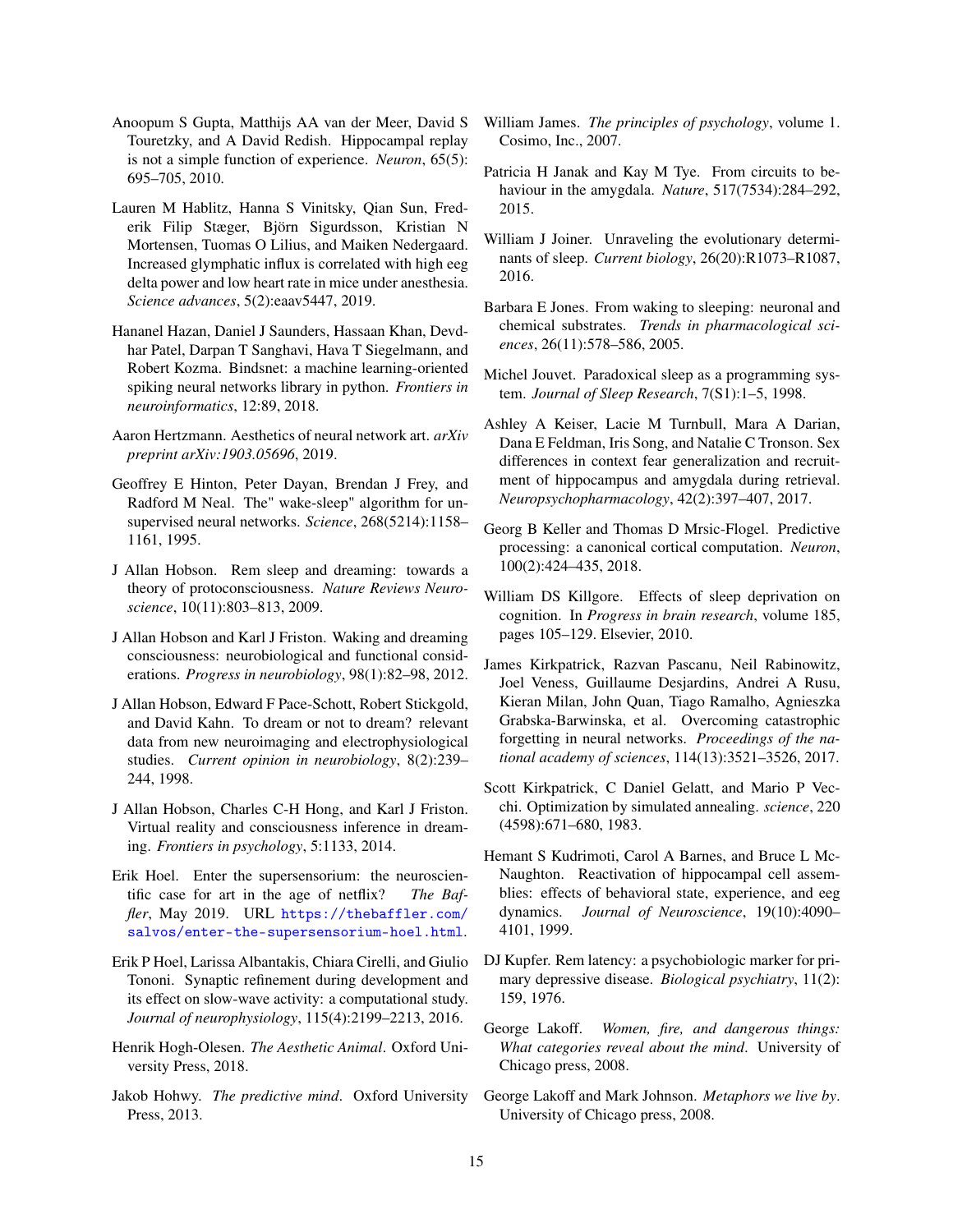- <span id="page-15-1"></span>Seung-Hee Lee and Yang Dan. Neuromodulation of brain Yuval Nir, Richard J Staba, Thomas Andrillon, Vlastates. *Neuron*, 76(1):209–222, 2012.
- <span id="page-15-21"></span>Damien Leger. The cost of sleep-related accidents: a report for the national commission on sleep disorders research. *Sleep*, 17(1):84–93, 1994.
- <span id="page-15-4"></span>Ross Levin and Tore Nielsen. Nightmares, bad dreams, and emotion dysregulation: A review and new neurocognitive model of dreaming. *Current Directions in psychological science*, 18(2):84–88, 2009.
- <span id="page-15-15"></span>Timothy P Lillicrap, Adam Santoro, Luke Marris, Colin J Akerman, and Geoffrey Hinton. Backpropagation and the brain. *Nature Reviews Neuroscience*, pages 1–12, 2020.
- <span id="page-15-11"></span>Piotr Litwin and Marcin Miłkowski. Unification by fiat: arrested development of predictive processing. *Cognitive Science*, 44(7):e12867, 2020.
- <span id="page-15-13"></span>Frans van Lunteren. Clocks to computers: a machinebased "big picture" of the history of modern science. *Isis*, 107(4):762–776, 2016.
- <span id="page-15-16"></span>Laurens Maaten, Minmin Chen, Stephen Tyree, and Kilian Weinberger. Learning with marginalized corrupted features. In *International Conference on Machine Learning*, pages 410–418, 2013.
- <span id="page-15-8"></span>Pierre Maquet, Perrine Ruby, Audrey Maudoux, Genevieve Albouy, Virginie Sterpenich, Thanh Dang-Vu, Martin Desseilles, Melanie Boly, Fabien Perrin, Philippe Peigneux, et al. Human cognition during rem sleep and the activity profile within frontal and parietal cortices: a reappraisal of functional neuroimaging data. *Progress in brain research*, 150:219–595, 2005.
- <span id="page-15-7"></span>Gary Marcus. *Kluge: The haphazard evolution of the human mind*. Houghton Mifflin Harcourt, 2009.
- <span id="page-15-18"></span>Sara C Mednick, Ken Nakayama, Jose L Cantero, Mercedes Atienza, Alicia A Levin, Neha Pathak, and Robert Stickgold. The restorative effect of naps on perceptual deterioration. *Nature neuroscience*, 5(7):677– 681, 2002.
- <span id="page-15-6"></span>Jane M Merritt, Robert Stickgold, Edward Pace-Schott, Julie Williams, and J Allan Hobson. Emotion profiles in the dreams of men and women. *Consciousness and Cognition*, 3(1):46–60, 1994.
- <span id="page-15-10"></span>Tore A Nielsen and Philippe Stenstrom. What are the memory sources of dreaming? *Nature*, 437(7063): 1286–1289, 2005.
- <span id="page-15-17"></span>Yuval Nir and Giulio Tononi. Dreaming and the brain: from phenomenology to neurophysiology. *Trends in cognitive sciences*, 14(2):88–100, 2010.
- <span id="page-15-2"></span>dyslav V Vyazovskiy, Chiara Cirelli, Itzhak Fried, and Giulio Tononi. Regional slow waves and spindles in human sleep. *Neuron*, 70(1):153–169, 2011.
- <span id="page-15-12"></span>Eric A Nofzinger, Mark A Mintun, MaryBeth Wiseman, David J Kupfer, and Robert Y Moore. Forebrain activation in rem sleep: an fdg pet study. *Brain research*, 770(1-2):192–201, 1997.
- <span id="page-15-22"></span>Adrián Ocampo-Garcés, Enrique Molina, Alberto Rodríguez, and Ennio A Vivaldi. Homeostasis of rem sleep after total and selective sleep deprivation in the rat. *Journal of Neurophysiology*, 84(5):2699–2702, 2000.
- <span id="page-15-3"></span>Delphine Oudiette, Marie-José Dealberto, Ginevra Uguccioni, Jean-Louis Golmard, Milagros Merino-Andreu, Mehdi Tafti, Lucile Garma, Sophie Schwartz, and Isabelle Arnulf. Dreaming without rem sleep. *Consciousness and cognition*, 21(3):1129–1140, 2012.
- <span id="page-15-9"></span>Philippe Peigneux, Steven Laureys, Sonia Fuchs, Fabienne Collette, Fabien Perrin, Jean Reggers, Christophe Phillips, Christian Degueldre, Guy Del Fiore, Joël Aerts, et al. Are spatial memories strengthened in the human hippocampus during slow wave sleep? *Neuron*, 44(3):535–545, 2004.
- <span id="page-15-5"></span>Michael J Peterson and Ruth M Benca. Sleep in mood disorders. *Psychiatric Clinics*, 29(4):1009–1032, 2006.
- <span id="page-15-24"></span>Steven Pinker. How the mind works. 1997. *NY: Norton*, 1997.
- <span id="page-15-20"></span>Ronald Powell and Alex Copping. Sleep deprivation and its consequences in construction workers. *Journal of construction engineering and management*, 136(10): 1086–1092, 2010.
- <span id="page-15-23"></span>Aswin Raghavan, Jesse Hostetler, and Sek Chai. Generative memory for lifelong reinforcement learning. *arXiv preprint arXiv:1902.08349*, 2019.
- <span id="page-15-19"></span>Frank Raven, Eddy A Van der Zee, Peter Meerlo, and Robbert Havekes. The role of sleep in regulating structural plasticity and synaptic strength: Implications for memory and cognitive function. *Sleep Medicine Reviews*, 39:3–11, 2018.
- <span id="page-15-14"></span>Blake A Richards, Timothy P Lillicrap, Philippe Beaudoin, Yoshua Bengio, Rafal Bogacz, Amelia Christensen, Claudia Clopath, Rui Ponte Costa, Archy de Berker, Surya Ganguli, et al. A deep learning framework for neuroscience. *Nature neuroscience*, 22(11): 1761–1770, 2019.
- <span id="page-15-0"></span>Alice Robb. *Why we dream: The transformative power of our nightly journey*. Houghton Mifflin Harcourt, 2018.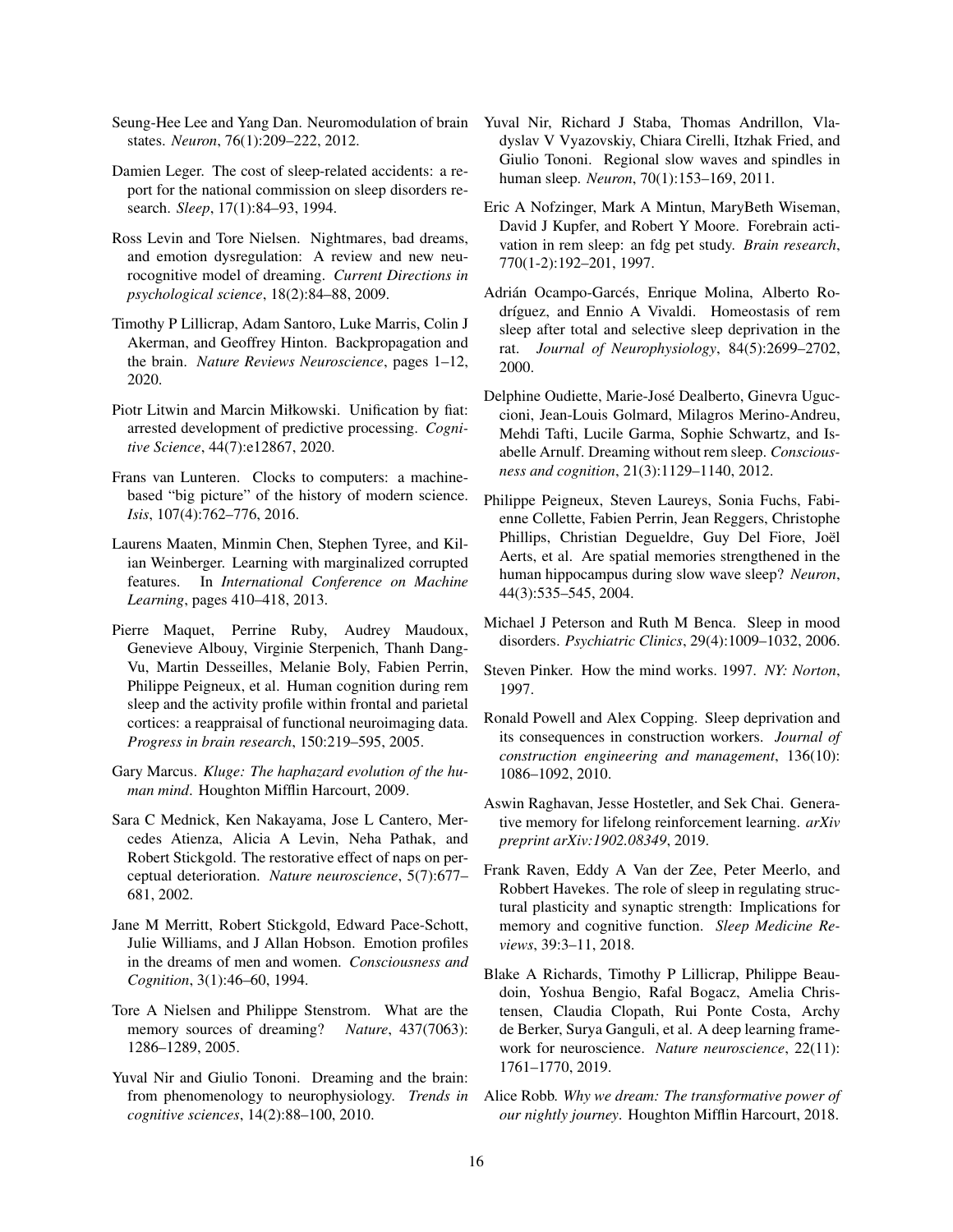- <span id="page-16-8"></span>Mert R Sabuncu. Intelligence plays dice: Stochasticity is essential for machine learning. *arXiv preprint arXiv:2008.07496*, 2020.
- <span id="page-16-9"></span>Serena Scarpelli, Chiara Bartolacci, Aurora D'Atri, Maurizio Gorgoni, and Luigi De Gennaro. The functional role of dreaming in emotional processes. *Frontiers in psychology*, 10:459, 2019.
- <span id="page-16-6"></span>Carlos H Schenck and Mark W Mahowald. Rem sleep behavior disorder: clinical, developmental, and neuroscience perspectives 16 years after its formal identification in sleep. *Sleep: Journal of Sleep and Sleep Disorders Research*, 2002.
- <span id="page-16-18"></span>Michael Schredl and Daniel Erlacher. Lucid dreaming frequency and personality. *Personality and Individual Differences*, 37(7):1463–1473, 2004.
- <span id="page-16-20"></span>Michael Schredl and Daniel Erlacher. *Is sleep-dependent memory consolidation of a visuo-motor task related to dream content?* Universitätsbibliothek der Universität Heidelberg, 2010.
- <span id="page-16-21"></span>Michael Schredl and Friedrich Hofmann. Continuity between waking activities and dream activities. *Consciousness and cognition*, 12(2):298–308, 2003.
- <span id="page-16-23"></span>Terrence J Sejnowski. Neural networks: Sleep and memory. *Current Biology*, 5(8):832–834, 1995.
- <span id="page-16-4"></span>Francesca Siclari and Giulio Tononi. Sleep and dreaming. In *The neurology of conciousness*, pages 107–128. Elsevier, 2016.
- <span id="page-16-3"></span>Francesca Siclari, Benjamin Baird, Lampros Perogamvros, Giulio Bernardi, Joshua J LaRocque, Brady Riedner, Melanie Boly, Bradley R Postle, and Giulio Tononi. The neural correlates of dreaming. *Nature neuroscience*, 20(6):872, 2017.
- <span id="page-16-0"></span>Jerome M Siegel. *The evolution of REM sleep*. Boca Raton, FL: CRC Press, 1999.
- <span id="page-16-10"></span>Jerome M Siegel. The rem sleep-memory consolidation hypothesis. *Science*, 294(5544):1058–1063, 2001.
- <span id="page-16-1"></span>Jerome M Siegel. Sleep in animals: a state of adaptive inactivity. *Principles and Practice of Sleep Medicine*, 5:126–138, 2011.
- <span id="page-16-5"></span>Pilleriin Sikka, Antti Revonsuo, Valdas Noreika, and Katja Valli. Eeg frontal alpha asymmetry and dream affect: Alpha oscillations over the right frontal cortex during rem sleep and presleep wakefulness predict anger in rem sleep dreams. *Journal of Neuroscience*, 39(24):4775–4784, 2019.
- <span id="page-16-11"></span>William E Skaggs and Bruce L McNaughton. Replay of neuronal firing sequences in rat hippocampus during sleep following spatial experience. *Science*, 271(5257): 1870–1873, 1996.
- <span id="page-16-19"></span>Nitish Srivastava, Geoffrey Hinton, Alex Krizhevsky, Ilya Sutskever, and Ruslan Salakhutdinov. Dropout: a simple way to prevent neural networks from overfitting. *The journal of machine learning research*, 15(1):1929– 1958, 2014.
- <span id="page-16-13"></span>Robert Stickgold, April Malia, Denise Maguire, David Roddenberry, and Margaret O'Connor. Replaying the game: hypnagogic images in normals and amnesics. *Science*, 290(5490):350–353, 2000.
- <span id="page-16-12"></span>Robert Stickgold, J Allen Hobson, Roar Fosse, and Magdalena Fosse. Sleep, learning, and dreams: off-line memory reprocessing. *Science*, 294(5544):1052–1057, 2001a.
- <span id="page-16-2"></span>Robert Stickgold, April Malia, Roar Fosse, Ruth Propper, and J Allan Hobson. Brain-mind states: I. longitudinal field study of sleep/wake factors influencing mentation report length. *Sleep*, 24(2):171–179, 2001b.
- <span id="page-16-24"></span>Inge Strauch. Rem dreaming in the transition from late childhood to adolescence: A longitudinal study. *Dreaming*, 15(3):155, 2005.
- <span id="page-16-17"></span>Zekun Sun and Chaz Firestone. The dark room problem. *Trends in Cognitive Sciences*, 2020.
- <span id="page-16-16"></span>Henrik Svensson and Serge Thill. Should robots dream of electric sheep? In *Workshop on Artificial Mental Imagery in Cognitive Systems and Robotics*, page 11. Citeseer, 2012.
- <span id="page-16-14"></span>Johannes Thiele, Peter Diehl, and Matthew Cook. A wake-sleep algorithm for recurrent, spiking neural networks. *arXiv preprint arXiv:1703.06290*, 2017.
- <span id="page-16-15"></span>Serge Thill and Henrik Svensson. The inception of simulation: a hypothesis for the role of dreams in young children. In *Proceedings of the Annual Meeting of the Cognitive Science Society*, volume 33, 2011.
- <span id="page-16-22"></span>Josh Tobin, Rachel Fong, Alex Ray, Jonas Schneider, Wojciech Zaremba, and Pieter Abbeel. Domain randomization for transferring deep neural networks from simulation to the real world. In *2017 IEEE/RSJ International Conference on Intelligent Robots and Systems (IROS)*, pages 23–30. IEEE, 2017.
- <span id="page-16-7"></span>Giulio Tononi and Chiara Cirelli. Sleep and synaptic homeostasis: a hypothesis. *Brain research bulletin*, 62 (2):143–150, 2003.